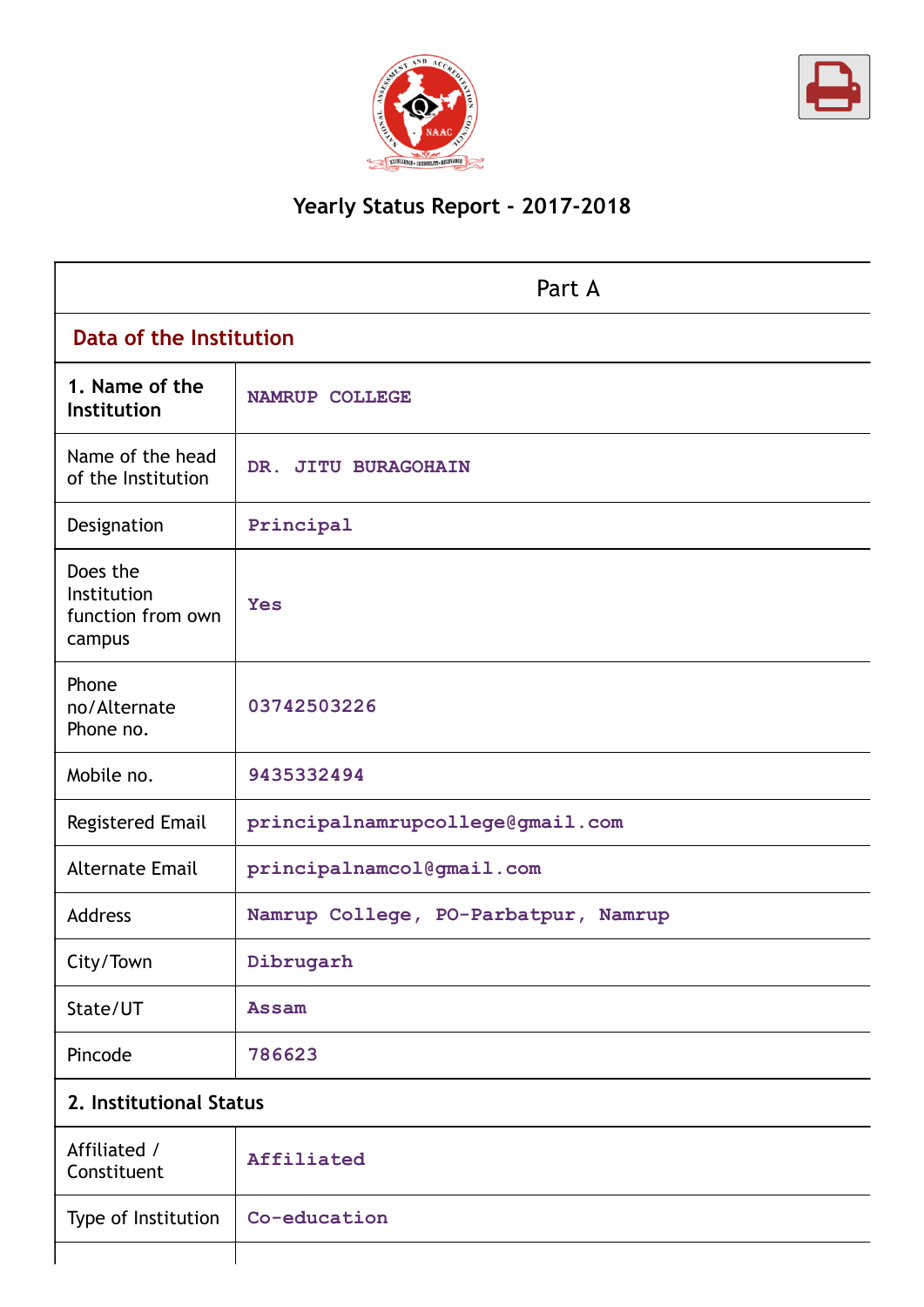| Location                                        | Rural                            |
|-------------------------------------------------|----------------------------------|
| <b>Financial Status</b>                         | Self financed and grant-in-aid   |
| Name of the IQAC<br>$CO-$<br>ordinator/Director | Dr. Durga Prassad Gogoi          |
| Phone<br>no/Alternate<br>Phone no.              | 03742503226                      |
| Mobile no.                                      | 9401708606                       |
| Registered Email                                | principalnamrupcollege@gmail.com |
| <b>Alternate Email</b>                          | principalnamcol@gmail.com        |

# **3. Website Address**

| Web-link of the<br><b>AQAR: (Previous</b><br>Academic Year)                    | https://namrupcollege.edu.in/uploads/files/AQAR%20201                  |
|--------------------------------------------------------------------------------|------------------------------------------------------------------------|
| 4. Whether<br>Academic<br>Calendar<br>prepared during<br>the year              | Yes                                                                    |
| if yes, whether it<br>is uploaded in the<br>institutional<br>website: Weblink: | https://namrupcollege.edu.in/uploads/files/Academic%2<br><u>18.pdf</u> |

# **5. Accrediation Details**

|       |       |      |                             | <b>Validit</b>     |
|-------|-------|------|-----------------------------|--------------------|
| Cycle | Grade | CGPA | <b>Year of Accrediation</b> | <b>Period From</b> |
|       |       | 2.27 | 2011                        | $30 - Nov - 2011$  |

| 6. Date of                   |  |
|------------------------------|--|
| Establishment of 25-Aug-2004 |  |
| <b>IQAC</b>                  |  |

# **7. Internal Quality Assurance System**

| Quality initiatives by IQAC during the year for promoting quality cultur |                           |            |
|--------------------------------------------------------------------------|---------------------------|------------|
| Item /Title of the quality initiative by IQAC                            | Date &<br><b>Duration</b> | <b>Nur</b> |
|                                                                          |                           |            |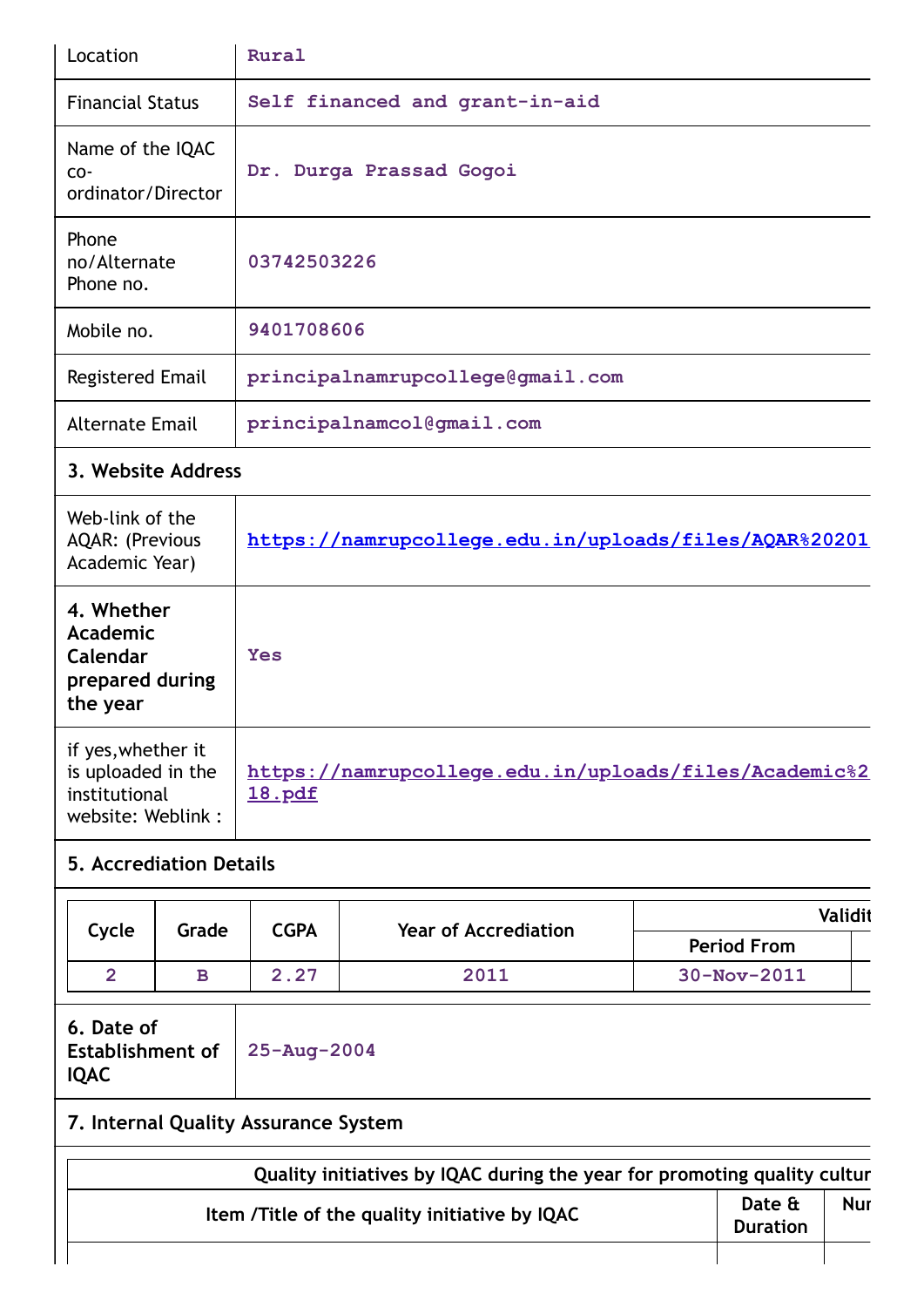| Uploading college data at management information<br>system of MHRD             | $24$ -Feb-<br>2018  |  |
|--------------------------------------------------------------------------------|---------------------|--|
| Scrutiny and forwarding of application for promotion<br>under CAS of faculties | $26 - Aug-$<br>2017 |  |
| Workshop on B.R. Ambedkar                                                      | $26$ -Mar-<br>2018  |  |
| Internal Audit                                                                 | $03-Feb-$<br>2018   |  |

**View [File](https://assessmentonline.naac.gov.in/public/Postacc/Quality_Initiatives/9164_Quality_Initiatives.xlsx)**

**8. Provide the list of funds by Central/ State Government- UGC/CSIR/DST/DBT/ICMR/TEQ UGC etc.**

| Institution/Department/Faculty | <b>Scheme</b>                                 | <b>Funding</b><br>Agency | Year of $\epsilon$<br>dur |
|--------------------------------|-----------------------------------------------|--------------------------|---------------------------|
| Indira Baruah                  | Minor Research project                        | <b>UGC</b>               | $\overline{2}$            |
| Dr. D. P. Gogoi                | Minor Research project                        | <b>UGC</b>               | $\overline{2}$            |
| Utpala Barman Baruah           | Minor Research project                        | <b>UGC</b>               | $\overline{2}$            |
| Rupak Kr. Borgohain            | Minor Research project                        | <b>UGC</b>               | $\overline{2}$            |
| Dr. Jitu Buragohain            | Major Research project                        | <b>UGC</b>               | $\overline{2}$            |
| Namrup College                 | Infrastructure Grant                          | <b>RUSA</b>              | $\overline{2}$            |
| Namrup College                 | Equity Initiative-<br><b>Finishing School</b> | <b>RUSA</b>              | $\overline{2}$            |
| Namrup College                 | Infrastructure Grant                          | <b>RUSA</b>              | $\overline{2}$            |
| Namrup College                 | $Wi-Fi$                                       | <b>DHE</b><br>(Assam)    | $\overline{2}$            |
| Namrup College                 | Laboratoty equipments<br>purchase             | <b>DHE</b><br>(Assam)    | $\overline{2}$            |

**9. Whether composition of IQAC as per latest NAAC guidelines:**

**Yes**

**View [File](https://assessmentonline.naac.gov.in/public/Postacc/Special_Status/9164_Special_Status.xlsx)**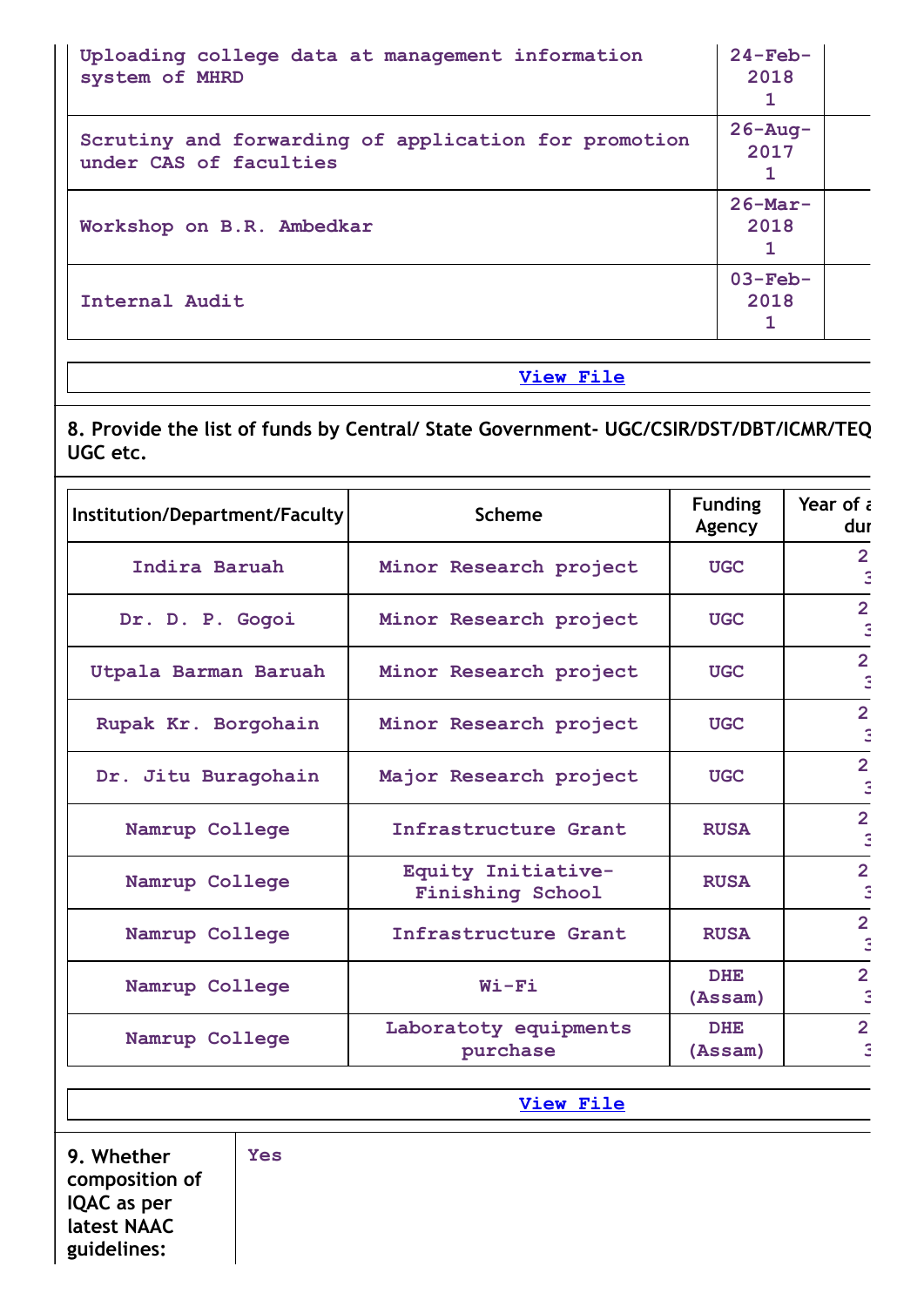| <b>Upload latest</b><br>notification of<br>formation of IQAC                                                                            | <b>View File</b>                                                                                                                                            |
|-----------------------------------------------------------------------------------------------------------------------------------------|-------------------------------------------------------------------------------------------------------------------------------------------------------------|
| 10. Number of<br><b>IQAC</b> meetings<br>held during the<br>year :                                                                      | $\overline{2}$                                                                                                                                              |
| The minutes of<br>IQAC meeting and<br>compliances to<br>the decisions have<br>been uploaded on<br>the institutional<br>website          | <b>Yes</b>                                                                                                                                                  |
| Upload the<br>minutes of<br>meeting and<br>action taken<br>report                                                                       | <b>View File</b>                                                                                                                                            |
| 11. Whether<br><b>IQAC</b> received<br>funding from<br>any of the<br>funding agency<br>to support its<br>activities during<br>the year? | <b>No</b>                                                                                                                                                   |
|                                                                                                                                         | 12. Significant contributions made by IQAC during the current year (maximum five bulle                                                                      |
|                                                                                                                                         | Standardization of audio visual tools of learning                                                                                                           |
|                                                                                                                                         | Renovation of College auditorium                                                                                                                            |
|                                                                                                                                         | Infrastructure facilities for the students were made like making of 1<br>desk, and renovation of classroom by RUSA grant                                    |
|                                                                                                                                         | Development of College playground was made and Indoor sports faciliti                                                                                       |
|                                                                                                                                         | New computer lab were established                                                                                                                           |
|                                                                                                                                         | <b>View File</b>                                                                                                                                            |
|                                                                                                                                         | 13. Plan of action chalked out by the IQAC in the beginning of the academic year toward<br>Enhancement and outcome achieved by the end of the academic year |
| <b>Plan of Action</b>                                                                                                                   | <b>Achivements/Outcomes</b>                                                                                                                                 |
|                                                                                                                                         |                                                                                                                                                             |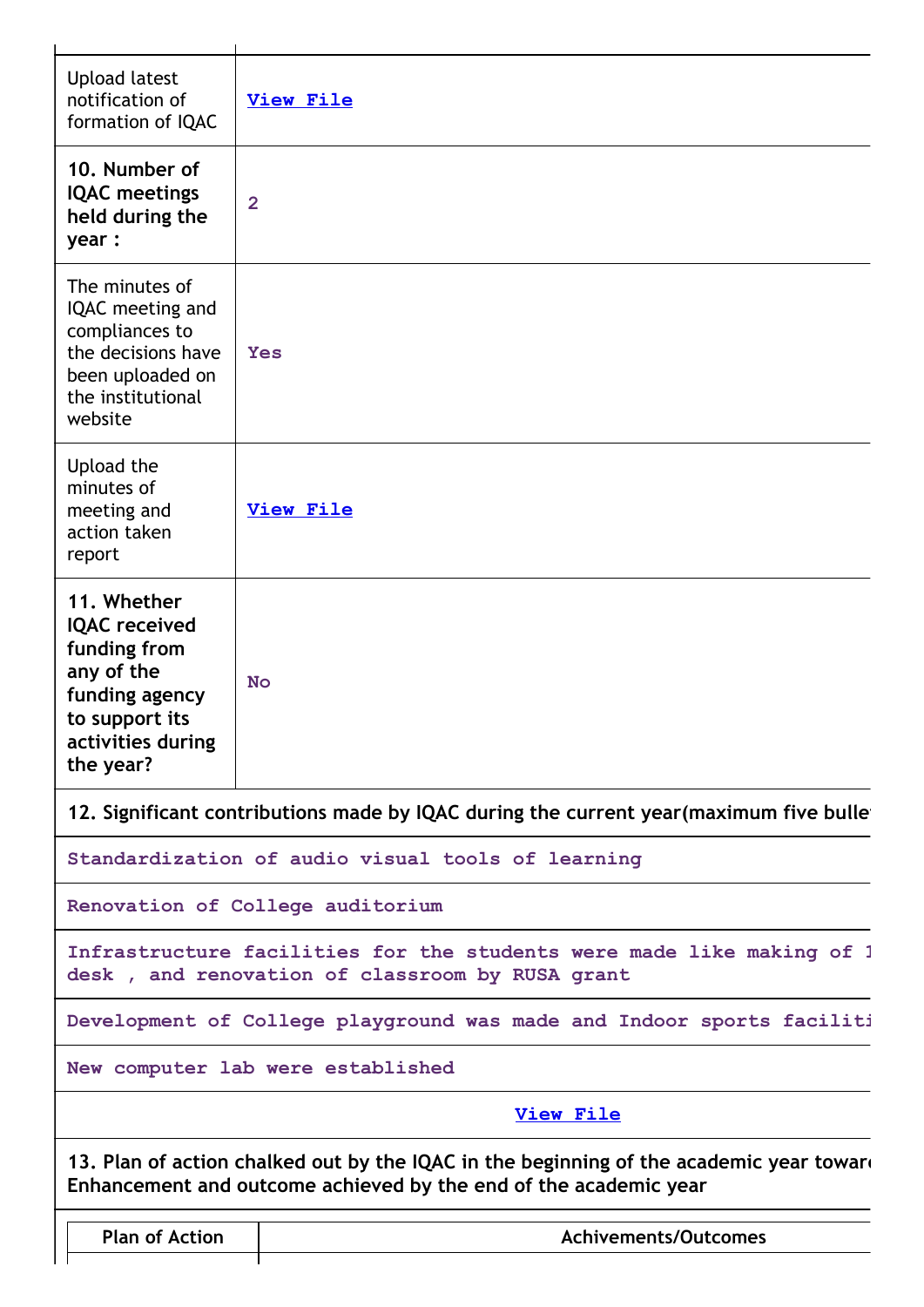| Inculcation of<br>the practice of<br>health and<br>hygiene                                                                                        | The Health & Sanitation club of Namrup College has c<br>different activities among the students and among th<br>adjoining areas to create health awareness.                                                                                               |                     |  |
|---------------------------------------------------------------------------------------------------------------------------------------------------|-----------------------------------------------------------------------------------------------------------------------------------------------------------------------------------------------------------------------------------------------------------|---------------------|--|
| To motivate<br>faculties for<br>developing<br>career and<br>research<br>activities                                                                | The teachers have been motivated and inspired to tak<br>participation in career as well as academic advancem<br>like workshop, seminars, refresher courses etc. The<br>were encouraged to publish their research articles i<br>reputed research journals. |                     |  |
| <b>To ensure</b><br>proper teaching<br>learning<br>infrastructure                                                                                 | Proper classroom environment is most essential for e<br>learning in an institution. The college authority to<br>renovate all the classroom to some extent. Moreover<br>desk bench have been made to full fill the demands o<br>seating arrangement.       |                     |  |
| Fostering<br>Equity<br>initiative<br>programmes                                                                                                   | Under the project of RUSA Finishing School, the col<br>training programme on soft skill development to the<br>their better future life. These programmes assist th<br>build up dynamic personality to deal with the changi<br>world.                      |                     |  |
|                                                                                                                                                   |                                                                                                                                                                                                                                                           | <b>View File</b>    |  |
| 14. Whether<br><b>AQAR</b> was<br>placed before<br>statutory body?                                                                                | <b>Yes</b>                                                                                                                                                                                                                                                |                     |  |
|                                                                                                                                                   | <b>Name of Statutory Body</b>                                                                                                                                                                                                                             | <b>Meeting Date</b> |  |
|                                                                                                                                                   | <b>IQAC Central committee</b>                                                                                                                                                                                                                             | $25 - Aug - 202$    |  |
| 15. Whether<br><b>NAAC/or any</b><br>other accredited<br>body(s) visited<br><b>IQAC</b> or<br>interacted with<br>it to assess the<br>functioning? | <b>No</b>                                                                                                                                                                                                                                                 |                     |  |
| 16. Whether<br>institutional                                                                                                                      |                                                                                                                                                                                                                                                           |                     |  |
| data submitted<br>to AISHE:                                                                                                                       | <b>Yes</b>                                                                                                                                                                                                                                                |                     |  |
| Year of Submission                                                                                                                                | 2018                                                                                                                                                                                                                                                      |                     |  |
| Date of<br>Submission                                                                                                                             | 24-Feb-2018                                                                                                                                                                                                                                               |                     |  |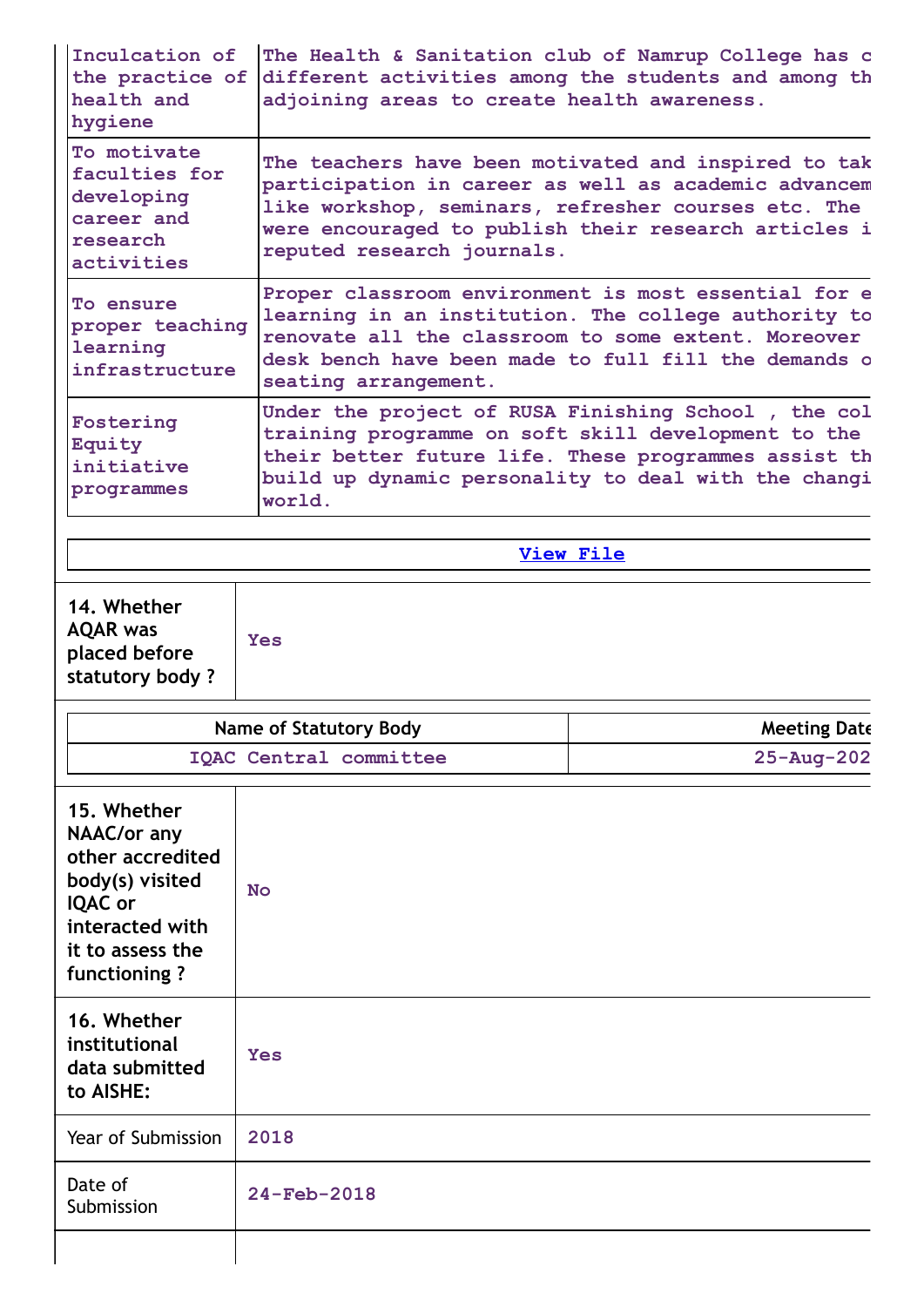| 17. Does the<br><b>Institution have</b><br><b>Management</b><br><b>Information</b><br>System?                      | Yes                                                                                                                                                                                                                                                                                                                                                                                                                                                                                                                                                                                                                                                                                                                                                                                                                                                                                                                                                                                                                                                                                                                                                                                                                                                                                                                                                                                                                                                                                                                                                                                                                                                                                                                                                                                                                                                                                                                                                                                                                                                                                                                                                                                                                                                                                   |
|--------------------------------------------------------------------------------------------------------------------|---------------------------------------------------------------------------------------------------------------------------------------------------------------------------------------------------------------------------------------------------------------------------------------------------------------------------------------------------------------------------------------------------------------------------------------------------------------------------------------------------------------------------------------------------------------------------------------------------------------------------------------------------------------------------------------------------------------------------------------------------------------------------------------------------------------------------------------------------------------------------------------------------------------------------------------------------------------------------------------------------------------------------------------------------------------------------------------------------------------------------------------------------------------------------------------------------------------------------------------------------------------------------------------------------------------------------------------------------------------------------------------------------------------------------------------------------------------------------------------------------------------------------------------------------------------------------------------------------------------------------------------------------------------------------------------------------------------------------------------------------------------------------------------------------------------------------------------------------------------------------------------------------------------------------------------------------------------------------------------------------------------------------------------------------------------------------------------------------------------------------------------------------------------------------------------------------------------------------------------------------------------------------------------|
| If yes, give a brief<br>descripiton and a<br>list of modules<br>currently<br>operational<br>(maximum 500<br>words) | Management Information System (Partial) 20172018 The 1<br>Information System (MIS) of Namrup College in the yea:<br>partial. The college has a well maintained website wh<br>accessed by anyone at anytime for any information abo<br>Namrup College has a informative prospectus which giv<br>and their guardians information regarding the college<br>courses offered by the college along with fee structu<br>course. The college is also equipped with an Electron<br>which displayed various information related to the st<br>college. Namrup College also has a public addressing<br>used for different purposes like different meetings a<br>activities, seminars, competitions etc. Both electron<br>and public addressing system were controlled by the o<br>college. The college has its own academic calendar an<br>students, teaching as well as non teaching staff to re<br>dates throughout the academic year. Each and every de<br>held at the college is kept properly in meeting proce<br>of student enrolment, admission of students and all e<br>related documents were maintained manually as well as<br>computer database by the administrative branch of the<br>Recording of teacher attendance was done with the help<br>attendance sheet and biometric system which is mainta<br>Administrative branch of the college. Likewise, teach<br>also maintained their records of class taken and topi<br>using academic diaries present at their department. V<br>like student attendance, class routine, course plan,<br>assessment and other departmental activities (seminar<br>program, field study etc.) were maintained manually b<br>but the records like internal assessment were also sh<br>administrative branch of the college. The college mag<br>good platform to maintain record of student activitie<br>extra curricular activities. To maintain leave of tea<br>teaching staff properly, administrative branch of the<br>maintained proper leave application so that the staff<br>assessed their available leaves. Management Informati<br>(Partial) 20172018: The College has Management Inform<br>(Partial) which are as follows: . College website . C<br>• Electronic Notice Board • Public Addressing System<br>calendar . Meeting proceedings |

**CRITERION I – CURRICULAR ASPECTS**

**1.1 – Curriculum Planning and Implementation**

1.1.1 - Institution has the mechanism for well planned curriculum delivery and documentation. I

**Since this college is affiliated to Dibrugarh University, the rev**

Part B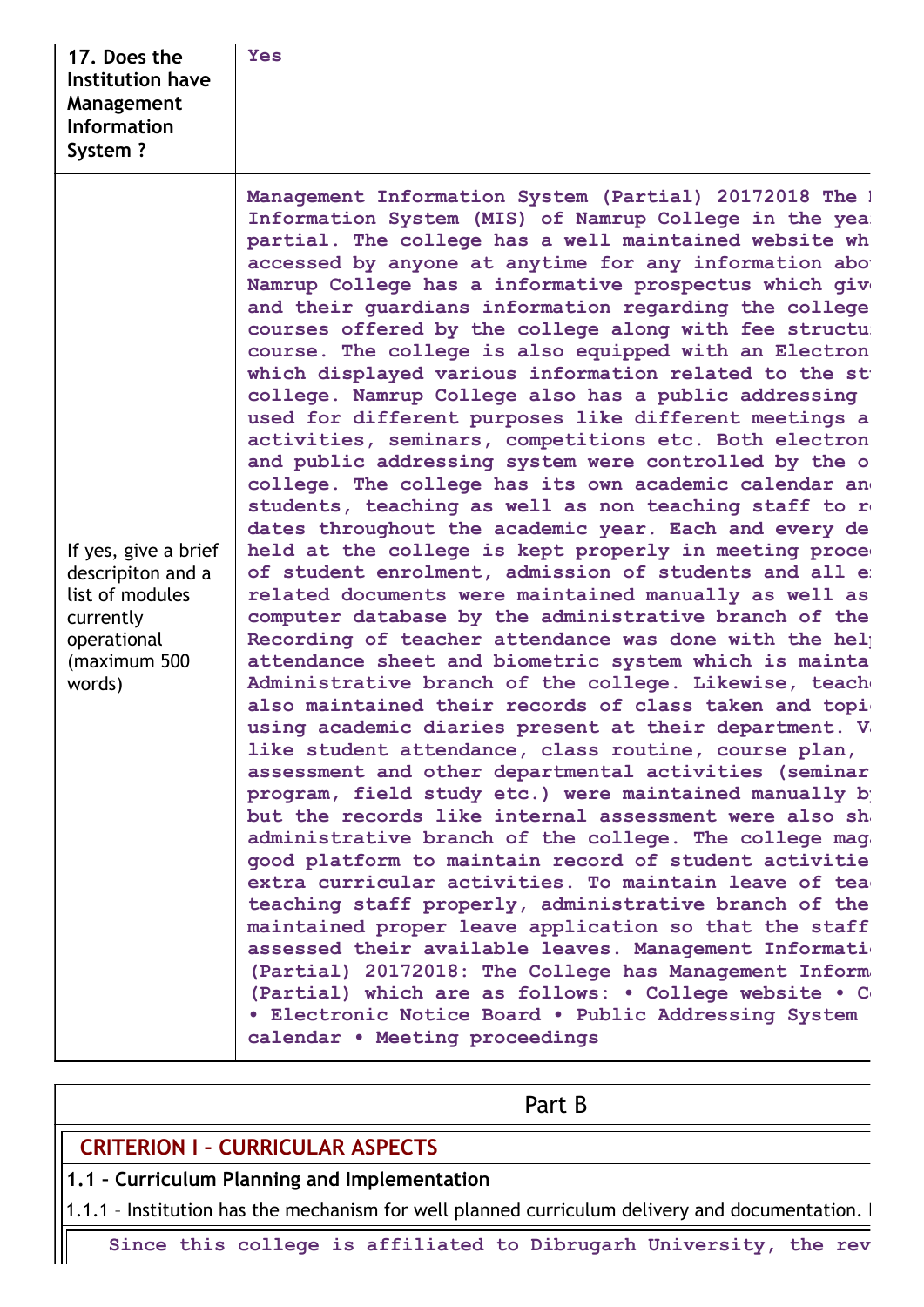**gradation of the syllabus is done by the university. But the col mechanism for effective, documented curriculum delivery. At the beg academic year every department in general and individual faculty particular provides the teaching plan or classroom deliver system t through common classes and plan details are displayed at the depa general notice board. These course plans are prepared, so that stud to measure with a degree of clarity, what portion of the curricu delivered at the stipulated time frame of the academic session. imparting education to the students, the college faculty provide through traditional lecture method by using blackboard, and semin these, some faculty also uses ICT based tools like laptop, desktop, over head projector and power point presentation. At the time of co academic session, students were motivated and encouraged to pursue holistic way through counselling. Participated learning is encour activities like group discussion and seminars. The internal assessm accordance with the guidelines of the university. The Sessional ex internal assessment is conducted by each department and the examine shown to the students and there by efforts are made to refine the wr the students. The mark sheet of Sessional exam, seminars, and mark discussion etc. are documented by each department.**

| 1.1.2 - Certificate/ Diploma Courses introduced during the academic year                                                                                     |                                  |                             |                                         |                                 |  |                                         |
|--------------------------------------------------------------------------------------------------------------------------------------------------------------|----------------------------------|-----------------------------|-----------------------------------------|---------------------------------|--|-----------------------------------------|
| Certificate                                                                                                                                                  | <b>Diploma</b><br><b>Courses</b> | Dates of<br>Introduction    |                                         | <b>Duration</b>                 |  | Focus on<br>employability/entrepreneur: |
| UGC Sponsored course<br>on Ambedkar<br>Philosophy                                                                                                            | $\overline{0}$                   | 04/09/2017                  |                                         | 180                             |  | $\overline{0}$                          |
| <b>UGC</b> Sponsored<br>Gandhian study<br>centre                                                                                                             | $\mathbf 0$                      | 18/08/2017                  |                                         | 180                             |  | $\mathbf 0$                             |
| 1.2 - Academic Flexibility                                                                                                                                   |                                  |                             |                                         |                                 |  |                                         |
| 1.2.1 - New programmes/courses introduced during the academic year                                                                                           |                                  |                             |                                         |                                 |  |                                         |
| <b>Programme/Course</b>                                                                                                                                      |                                  |                             |                                         | <b>Programme Specialization</b> |  | Dates of                                |
| Nill                                                                                                                                                         |                                  |                             |                                         | Nil                             |  |                                         |
|                                                                                                                                                              |                                  |                             |                                         | No file uploaded.               |  |                                         |
| 1.2.2 - Programmes in which Choice Based Credit System (CBCS)/Elective course system implem<br>affiliated Colleges (if applicable) during the academic year. |                                  |                             |                                         |                                 |  |                                         |
| Name of programmes adopting<br><b>CBCS</b>                                                                                                                   |                                  | Programme<br>Specialization | Date of implementation of CBC<br>System |                                 |  |                                         |
| Nill                                                                                                                                                         |                                  | <b>Nil</b>                  |                                         |                                 |  | Nill                                    |
| 1.2.3 - Students enrolled in Certificate/ Diploma Courses introduced during the year                                                                         |                                  |                             |                                         |                                 |  |                                         |
|                                                                                                                                                              |                                  |                             |                                         | Certificate                     |  | <b>Diplom</b>                           |
| Number of Students                                                                                                                                           |                                  |                             |                                         | 51                              |  | r                                       |
| 1.3 - Curriculum Enrichment                                                                                                                                  |                                  |                             |                                         |                                 |  |                                         |
| 1.3.1 - Value-added courses imparting transferable and life skills offered during the year                                                                   |                                  |                             |                                         |                                 |  |                                         |
| <b>Value Added Courses</b>                                                                                                                                   |                                  | <b>Date of Introduction</b> |                                         |                                 |  | <b>Number of Studer</b>                 |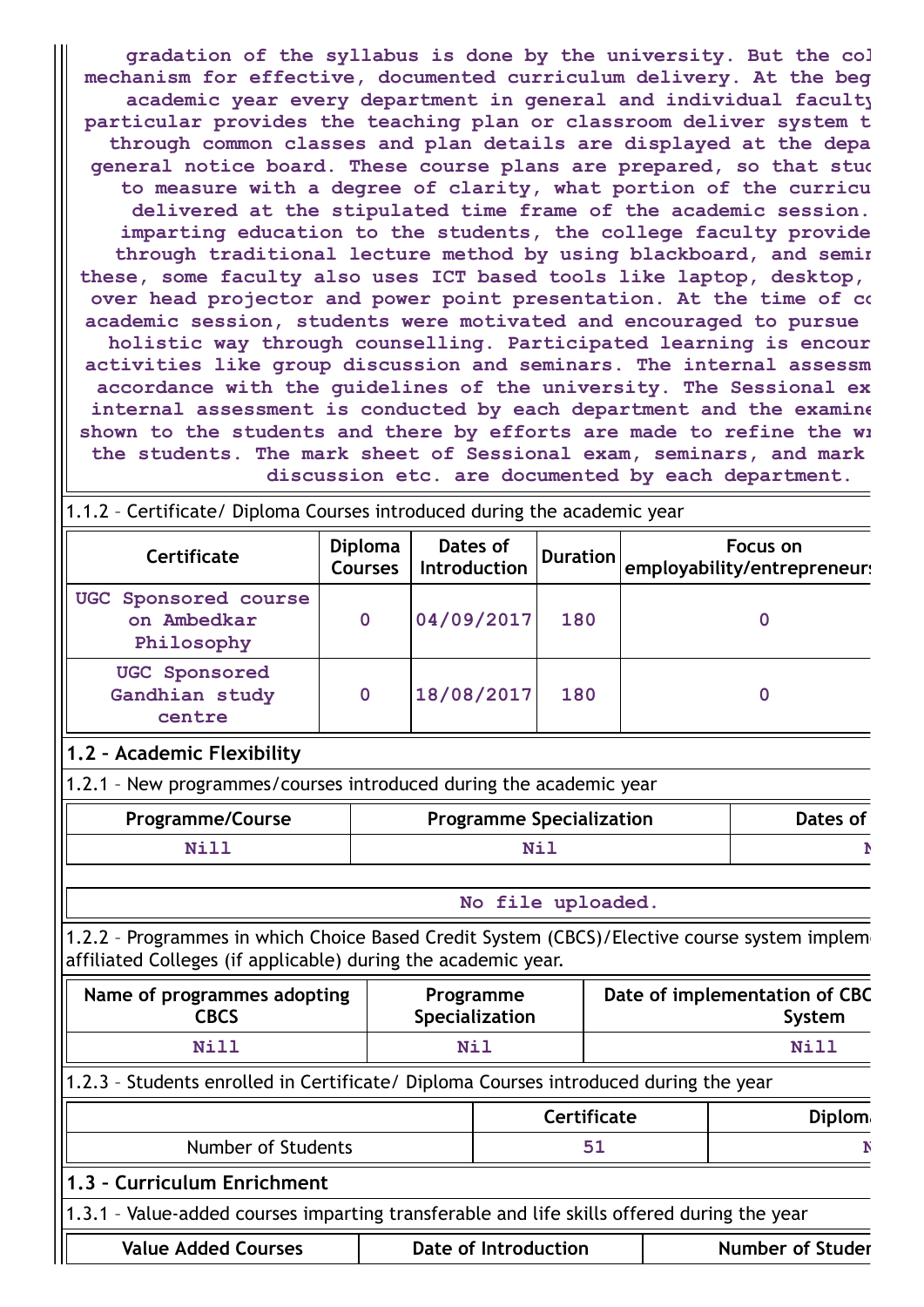| $\mathbf 0$                       | Nill                                                                                                                                                                                                                                                                                                                                                                                                                                         |  | Nill |  |  |  |  |
|-----------------------------------|----------------------------------------------------------------------------------------------------------------------------------------------------------------------------------------------------------------------------------------------------------------------------------------------------------------------------------------------------------------------------------------------------------------------------------------------|--|------|--|--|--|--|
|                                   | No file uploaded.                                                                                                                                                                                                                                                                                                                                                                                                                            |  |      |  |  |  |  |
|                                   | 1.3.2 - Field Projects / Internships under taken during the year                                                                                                                                                                                                                                                                                                                                                                             |  |      |  |  |  |  |
|                                   |                                                                                                                                                                                                                                                                                                                                                                                                                                              |  |      |  |  |  |  |
| Project/Programme<br><b>Title</b> | <b>Programme Specialization</b>                                                                                                                                                                                                                                                                                                                                                                                                              |  |      |  |  |  |  |
| <b>BSc</b>                        | Field study for the assessment of Biodiversity<br>at Dibru-Saikhuwa                                                                                                                                                                                                                                                                                                                                                                          |  |      |  |  |  |  |
| <b>BSc</b>                        | A project on "Assessment of water quality<br>parameters and macrophytes diversity in Dilli<br>river of Namrup, Assam"                                                                                                                                                                                                                                                                                                                        |  |      |  |  |  |  |
| <b>BSc</b>                        | A project on "Traditional methods of Rice<br>cultivation in Rajgar Rangolli village"                                                                                                                                                                                                                                                                                                                                                         |  |      |  |  |  |  |
| <b>BSc</b>                        | A project on "Vegetables cultivated in Uttar<br>Somdar rural area around Borhat"                                                                                                                                                                                                                                                                                                                                                             |  |      |  |  |  |  |
| <b>BSc</b>                        | A project on "Cultivation of edible mushroom<br>through locally available low cost materials"                                                                                                                                                                                                                                                                                                                                                |  |      |  |  |  |  |
|                                   | No file uploaded.                                                                                                                                                                                                                                                                                                                                                                                                                            |  |      |  |  |  |  |
| 1.4 - Feedback System             |                                                                                                                                                                                                                                                                                                                                                                                                                                              |  |      |  |  |  |  |
|                                   | 1.4.1 - Whether structured feedback received from all the stakeholders.                                                                                                                                                                                                                                                                                                                                                                      |  |      |  |  |  |  |
| <b>Students</b>                   |                                                                                                                                                                                                                                                                                                                                                                                                                                              |  |      |  |  |  |  |
| Teachers                          |                                                                                                                                                                                                                                                                                                                                                                                                                                              |  |      |  |  |  |  |
| Employers                         |                                                                                                                                                                                                                                                                                                                                                                                                                                              |  |      |  |  |  |  |
| Alumni                            |                                                                                                                                                                                                                                                                                                                                                                                                                                              |  |      |  |  |  |  |
| Parents                           |                                                                                                                                                                                                                                                                                                                                                                                                                                              |  |      |  |  |  |  |
| (maximum 500 words)               | 1.4.2 - How the feedback obtained is being analyzed and utilized for overall development of the                                                                                                                                                                                                                                                                                                                                              |  |      |  |  |  |  |
| <b>Feedback Obtained</b>          |                                                                                                                                                                                                                                                                                                                                                                                                                                              |  |      |  |  |  |  |
|                                   | Feedback on Faculty members is received from the 6th semester studer<br>toward the end of the semester. The feedback is based on a structure<br>questionnaire framed and approved by the IQAC of the college. Teache<br>informal as well as formal feedback (NCTU meeting and during the mee<br>upon by the principal) to the head of the institution on different a<br>administrative and other affairs related to the college. Analysis: ' |  |      |  |  |  |  |

**received feedback, IQAC appoints senior teachers of the college. Eva carried out with the help of the questionnaire with an assigned scor identified the students' dissatisfaction parameters. The result obta conveyed to the principal for further action. Action taken: The Coll established an IQAC as a Quality sustenance and Quality enhancement IQAC has been infusing a sense of belongingness into the entire teac of the institution. IQAC encourages the teaching staff to take part workshops related to teaching learning method, FDP, Orientation prog Refresher course to improve their skills in teaching learning method functioning of various committees of the college strengthens the qua**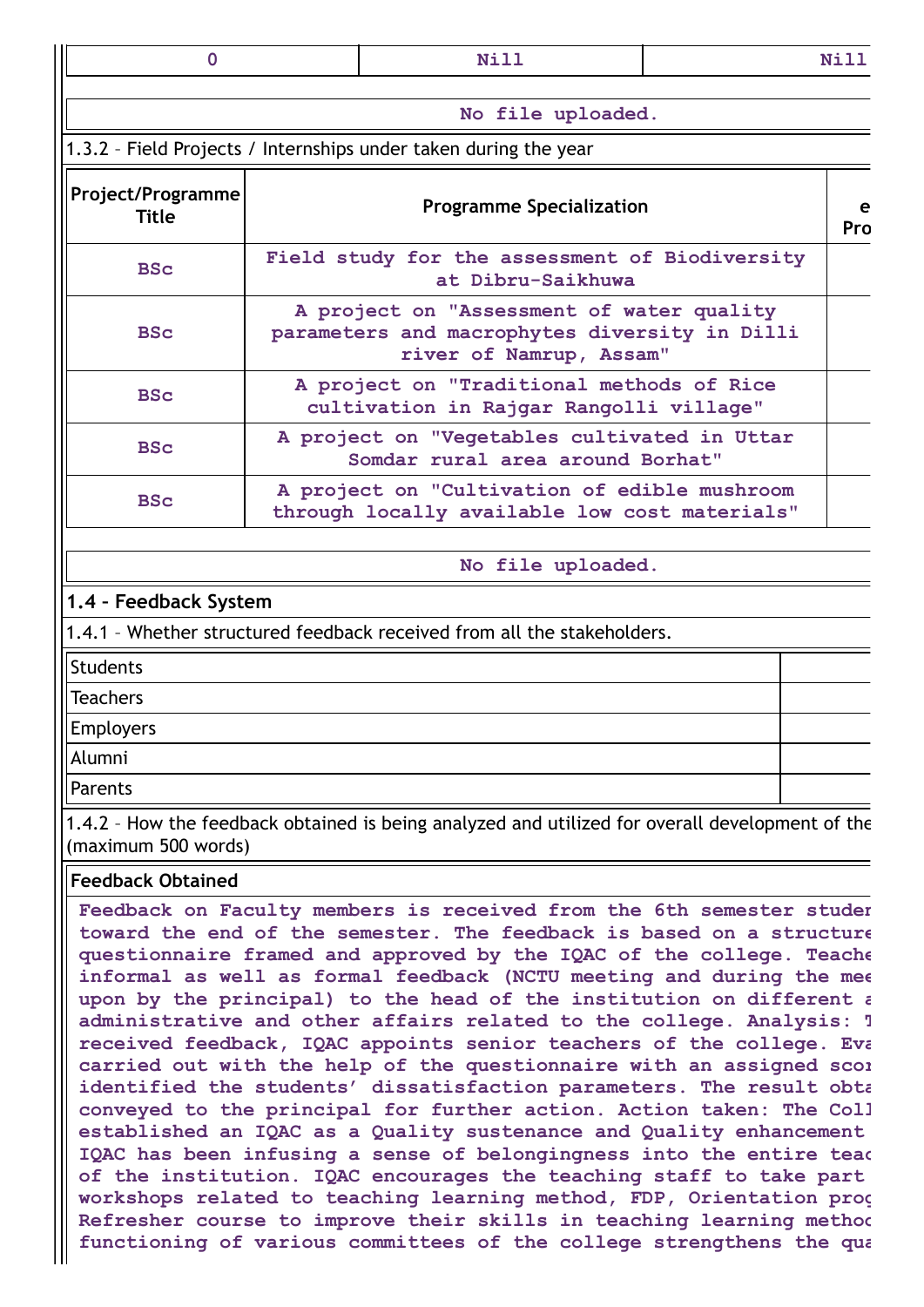**and enhancement measure to ensure the effective development of curri help of different cells functioning in the college like Anti- raggin tobacco cell, Green Life Society, Physical Society, Literature Socie the college makes efforts to integrate socially relevant issues into curriculum. Mini projects (carried out by Department of Zoology, Bot seminars, Group discussion, field visits etc. by many departments en curriculum. College purchase relevant books for the library as per t syllabus to enrich the library. To support the new curriculum, Colle tries to upgrade infrastructure and purchase new equipment for labor science stream.**

# **CRITERION II – TEACHING- LEARNING AND EVALUATION**

### **2.1 – Student Enrolment and Profile**

2.1.1 – Demand Ratio during the year

| Name of the<br>Programme | Programme<br>Specialization | <b>Number of seats</b><br>available | <b>Number of Application</b><br>received |
|--------------------------|-----------------------------|-------------------------------------|------------------------------------------|
| <b>BSC</b>               | Major/ Non-<br>major        | 120                                 | 97                                       |
| <b>BA</b>                | Major/ Non-<br>major        | 240                                 | 193                                      |

# **2.2 – Catering to Student Diversity**

2.2.1 – Student - Full time teacher ratio (current year data)

| Year | Number of<br>students<br>$\mid$ institution (UG) $\mid$ institution (PG) | Number of<br>students<br>enrolled in the $ $ enrolled in the | Number of fulltime<br>teachers available in the  <br>institution teaching only<br><b>UG courses</b> | Number of fulltime<br>teachers available in the<br>institution teaching only<br><b>PG</b> courses |
|------|--------------------------------------------------------------------------|--------------------------------------------------------------|-----------------------------------------------------------------------------------------------------|---------------------------------------------------------------------------------------------------|
| 2017 | 589                                                                      | Nill                                                         | 27                                                                                                  | <b>Nill</b>                                                                                       |

# **2.3 – Teaching - Learning Process**

2.3.1 - Percentage of teachers using ICT for effective teaching with Learning Management Syster resources etc. (current year data)

| Number of<br><b>Teachers on</b><br>Roll | Number of teachers using<br>ICT (LMS, e-Resources) | <b>ICT Tools and</b><br>resources<br>available | Number of ICT<br>enabled<br><b>Classrooms</b> | <b>Numberof</b><br>smart<br>classrooms |
|-----------------------------------------|----------------------------------------------------|------------------------------------------------|-----------------------------------------------|----------------------------------------|
| 27                                      | 15                                                 | 46                                             |                                               | Nill                                   |

# **View File of ICT Tools and [resources](https://assessmentonline.naac.gov.in/public/Postacc/ict_tools/9164_ict_tools_1639562330.xlsx)**

**[View](https://assessmentonline.naac.gov.in/public/Postacc/Demand_ratio/9164_Demand_ratio_1639562420.xlsx) File**

**View File of [E-resources](https://assessmentonline.naac.gov.in/public/Postacc/e_resource/9164_e_resource_1639562341.xlsx) and techniques used**

2.3.2 – Students mentoring system available in the institution? Give details. (maximum 500 word

College have a strong mentoring system. Mentoring process is practiced departmentally and de are group and each group is mentored by a Teacher. Through this students are getting addition academic course. Mentors are always give enough importance towards overall development o adapt in any situation to be faced in future.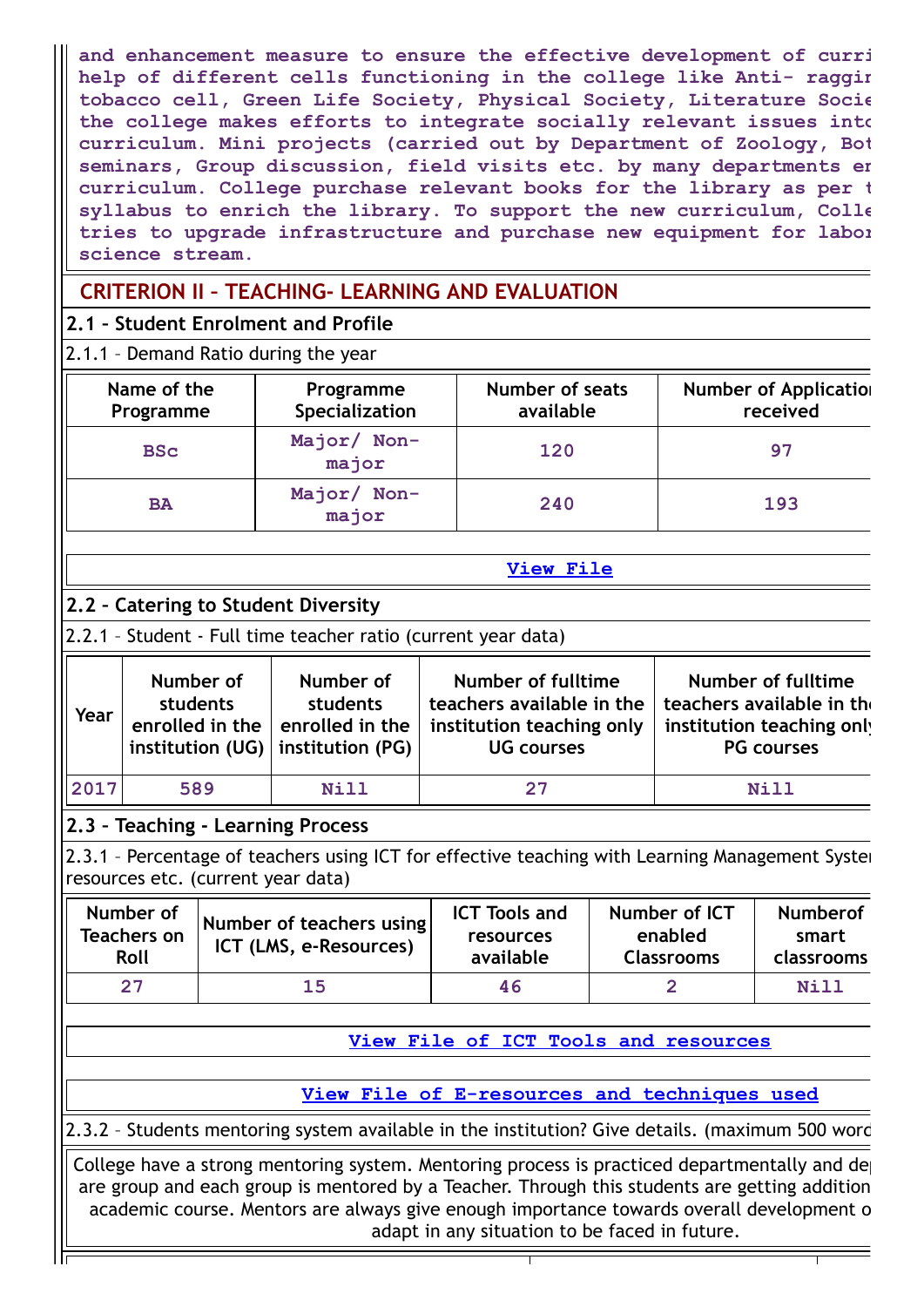|                                |                                                                      | Number of students enrolled in the institution |                                                                                                                                                                                                                                                                                                                                                                                                                                                                                                                                                                                                                                                                         |                  |    |                                                                                                                                                                                                                                                                                                                                                                                                   | Men       |
|--------------------------------|----------------------------------------------------------------------|------------------------------------------------|-------------------------------------------------------------------------------------------------------------------------------------------------------------------------------------------------------------------------------------------------------------------------------------------------------------------------------------------------------------------------------------------------------------------------------------------------------------------------------------------------------------------------------------------------------------------------------------------------------------------------------------------------------------------------|------------------|----|---------------------------------------------------------------------------------------------------------------------------------------------------------------------------------------------------------------------------------------------------------------------------------------------------------------------------------------------------------------------------------------------------|-----------|
|                                |                                                                      | 589                                            |                                                                                                                                                                                                                                                                                                                                                                                                                                                                                                                                                                                                                                                                         |                  | 27 | Number of fulltime teachers<br>Positions filled during the<br>current year<br>Nill<br>2.4.2 - Honours and recognition received by teachers (received awards, recognition, fellowships<br>Designation<br>Nill<br>No file uploaded.<br>2.5.1 - Number of days from the date of semester-end/ year- end examination till the declaration                                                             |           |
|                                | 2.4 - Teacher Profile and Quality                                    |                                                |                                                                                                                                                                                                                                                                                                                                                                                                                                                                                                                                                                                                                                                                         |                  |    |                                                                                                                                                                                                                                                                                                                                                                                                   |           |
|                                |                                                                      |                                                | 2.4.1 - Number of full time teachers appointed during the year                                                                                                                                                                                                                                                                                                                                                                                                                                                                                                                                                                                                          |                  |    |                                                                                                                                                                                                                                                                                                                                                                                                   |           |
| No. of sanctioned<br>positions |                                                                      | No. of filled<br>positions                     | Vacant<br>positions                                                                                                                                                                                                                                                                                                                                                                                                                                                                                                                                                                                                                                                     |                  |    |                                                                                                                                                                                                                                                                                                                                                                                                   |           |
| 32                             |                                                                      | 27                                             | 5                                                                                                                                                                                                                                                                                                                                                                                                                                                                                                                                                                                                                                                                       |                  |    | Name of the aw<br>received from<br>Date of declarati<br>semester-end/year<br>2.5.2 - Reforms initiated on Continuous Internal Evaluation(CIE) system at the institutional level<br>(1) Unit test were conducted after the completion of units/topion<br>departments. (2) Photocopy of answer scripts were provided to the<br>demand. (3) Rescheduled examinations are held within specific period |           |
|                                |                                                                      |                                                | International level from Government, recognised bodies during the year )                                                                                                                                                                                                                                                                                                                                                                                                                                                                                                                                                                                                |                  |    |                                                                                                                                                                                                                                                                                                                                                                                                   |           |
| Year of<br>Award               |                                                                      |                                                | Name of full time teachers receiving awards from<br>state level, national level, international level                                                                                                                                                                                                                                                                                                                                                                                                                                                                                                                                                                    |                  |    |                                                                                                                                                                                                                                                                                                                                                                                                   | recogniz  |
| Nill                           |                                                                      | <b>Nil</b>                                     |                                                                                                                                                                                                                                                                                                                                                                                                                                                                                                                                                                                                                                                                         |                  |    |                                                                                                                                                                                                                                                                                                                                                                                                   | Ni        |
|                                |                                                                      |                                                |                                                                                                                                                                                                                                                                                                                                                                                                                                                                                                                                                                                                                                                                         |                  |    |                                                                                                                                                                                                                                                                                                                                                                                                   |           |
|                                |                                                                      |                                                |                                                                                                                                                                                                                                                                                                                                                                                                                                                                                                                                                                                                                                                                         |                  |    |                                                                                                                                                                                                                                                                                                                                                                                                   |           |
|                                |                                                                      | 2.5 - Evaluation Process and Reforms           |                                                                                                                                                                                                                                                                                                                                                                                                                                                                                                                                                                                                                                                                         |                  |    |                                                                                                                                                                                                                                                                                                                                                                                                   |           |
| the year                       |                                                                      |                                                |                                                                                                                                                                                                                                                                                                                                                                                                                                                                                                                                                                                                                                                                         |                  |    |                                                                                                                                                                                                                                                                                                                                                                                                   |           |
| <b>Name</b>                    | Programme   Programme<br>Code                                        | Semester/<br>year                              | Last date of the last semester-<br>end/ year-end examination                                                                                                                                                                                                                                                                                                                                                                                                                                                                                                                                                                                                            |                  |    |                                                                                                                                                                                                                                                                                                                                                                                                   |           |
| <b>BA</b>                      | <b>UG</b>                                                            | Semester-<br>VI                                |                                                                                                                                                                                                                                                                                                                                                                                                                                                                                                                                                                                                                                                                         | 29/05/2018       |    |                                                                                                                                                                                                                                                                                                                                                                                                   | $14/07$ , |
| <b>BSc</b>                     | <b>UG</b>                                                            | Semester-<br>VI                                |                                                                                                                                                                                                                                                                                                                                                                                                                                                                                                                                                                                                                                                                         | 29/05/2018       |    |                                                                                                                                                                                                                                                                                                                                                                                                   | $14/07$ , |
|                                |                                                                      |                                                |                                                                                                                                                                                                                                                                                                                                                                                                                                                                                                                                                                                                                                                                         | <b>View File</b> |    |                                                                                                                                                                                                                                                                                                                                                                                                   |           |
|                                |                                                                      |                                                |                                                                                                                                                                                                                                                                                                                                                                                                                                                                                                                                                                                                                                                                         |                  |    |                                                                                                                                                                                                                                                                                                                                                                                                   |           |
|                                |                                                                      |                                                | who fail to appear in the sessional examination for genuine r                                                                                                                                                                                                                                                                                                                                                                                                                                                                                                                                                                                                           |                  |    |                                                                                                                                                                                                                                                                                                                                                                                                   |           |
|                                |                                                                      |                                                | 2.5.3 - Academic calendar prepared and adhered for conduct of Examination and other related r                                                                                                                                                                                                                                                                                                                                                                                                                                                                                                                                                                           |                  |    |                                                                                                                                                                                                                                                                                                                                                                                                   |           |
|                                | the 1st semester students with the principal and the faculties of th |                                                | The academic calendar for the session 2017-18 was prepared to convey<br>examination schedule, teaching days, celebration, results, holidays,<br>etc. The admission process of BA BSc odd semester classes also was o<br>within 1st -30th June, 2017. The classes of BA BSc 3rd and 5th Semes<br>from 7thJune, 2017 and the 1st Semester classes of B.A./B.Sc. progra<br>from 23th June, 2017. The World Environment Day was celebrated on 5th<br>year. July month was the mid semester vacation for the teaching staf<br>college. Recommencement of BA BSc odd semester classes begun from 1s<br>August, 2017. In the 1st week of the month there was a scheduled inter |                  |    |                                                                                                                                                                                                                                                                                                                                                                                                   |           |

**students by the concerned departments. 1st and 2nd Sessional examina**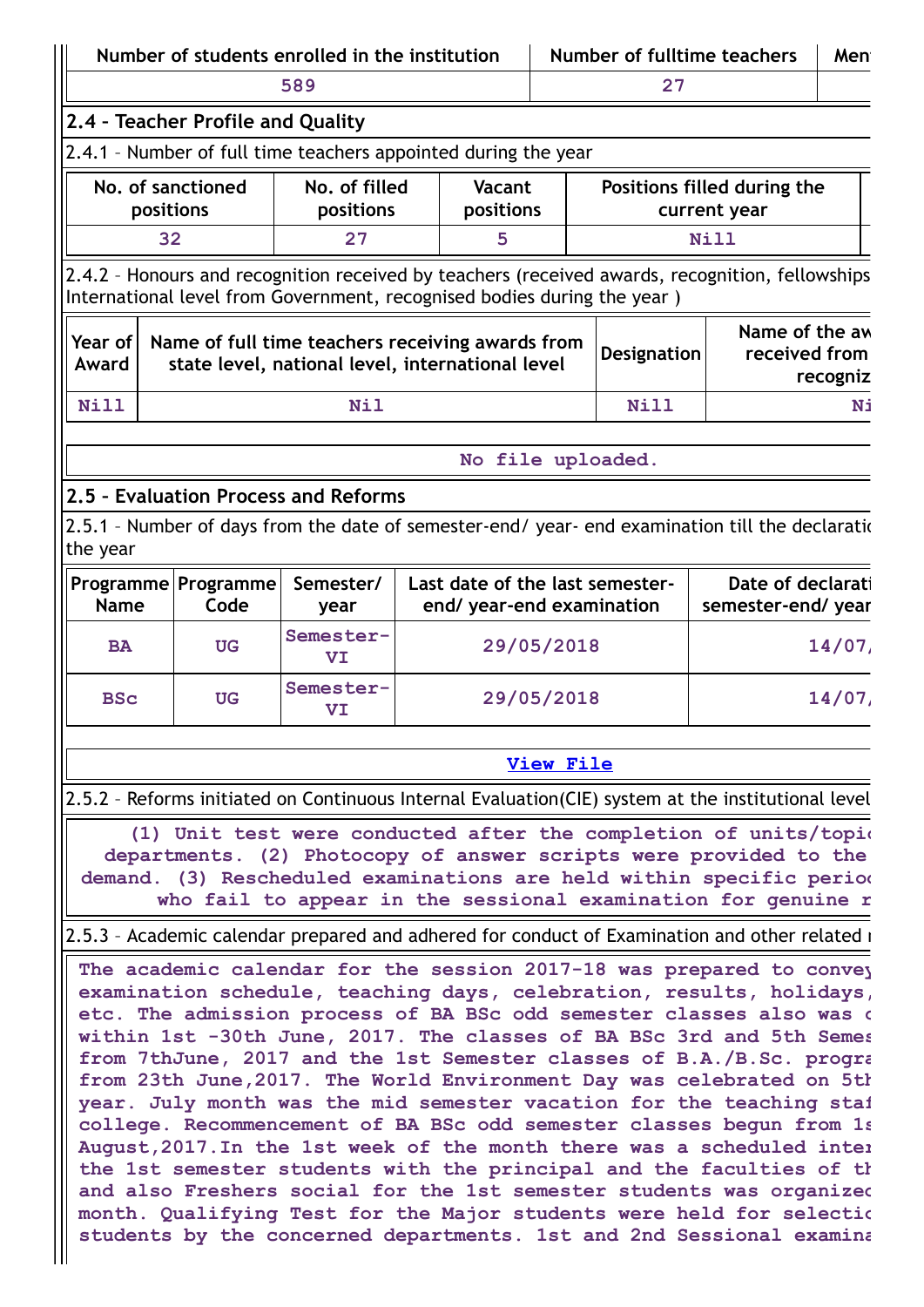**BA/BSc odd Semester classes were to be conducted by the teaching dep accordingly as possible to the scheduled dates in the academic calen mentioned as 8th – 14th August, 2017 and 1st -10th Oct., 2017 respec discussion or seminars are organized by all departments as notified academic calendar as 1st – 10th Sept., 2017. The results of the sess seminar or group discussions are notified as mentioned in the academ According to the academic calendar, the college celebrated the indep 15thof August, establishment day of the college on 1st Sept., teache Sept. , World Literacy Day on 8th Sept., Alumni day on 16th Sept. an day on 1st of Dec. of the year. By 4th October, 2017 the odd semeste completed. As mentioned by the affiliated university the scheduled d semester examination was notified as within 1st -30th November, 2017 BSc programmes.1st-16th December,2017 was the end semester vacation teaching staff of the college. The even semester classes were schedu academic calendar as 2nd of January, 2018.Also the college week was be held within 20th–31st January,2018. The 1st 2nd sessional test an discussion / seminars are held as per the possible dates notified in calendar mentioned as 15th-24h Feb., 2nd -9th April and 10th-20th Ma respectively. The scheduled date for completion of even semester cla notified in the academic calendar as 20th April, 2018. The end semes examination of BA/B.Sc programme, as per the academic calendar of Di University was supposed to be held within 8thMay-8th June,2018.**

### **2.6 – Student Performance and Learning Outcomes**

2.6.1 - Program outcomes, program specific outcomes and course outcomes for all programs offer institution are stated and displayed in website of the institution (to provide the weblink)

**[https://namrupcollege.edu.in/uploads/files/Course%20outcome](https://namrupcollege.edu.in/uploads/files/Course%20outcome.pdf)**

2.6.2 – Pass percentage of students

| Code      | Programme   Programme  <br><b>Name</b> | Programme<br>Specialization       | Number of students appeared<br>$\mathsf{I}$ in the final year examination | Number of stude<br>passed in final y<br>examination |
|-----------|----------------------------------------|-----------------------------------|---------------------------------------------------------------------------|-----------------------------------------------------|
| <b>UG</b> | <b>BA</b>                              | Honours and<br>Non-Honours        | 130                                                                       | 85                                                  |
| <b>UG</b> | <b>BSc</b>                             | Honours and<br><b>Non-Honours</b> | 22                                                                        | 22                                                  |

#### **[View](https://assessmentonline.naac.gov.in/public/Postacc/Pass_percentage/9164_Pass_percentage_1629992874.xlsx) File**

### **2.7 – Student Satisfaction Survey**

2.7.1 – Student Satisfaction Survey (SSS) on overall institutional performance (Institution may de questionnaire) (results and details be provided as weblink)

#### **No Data Entered/Not Applicable !!!**

# **CRITERION III – RESEARCH, INNOVATIONS AND EXTENSION**

### **3.1 – Resource Mobilization for Research**

3.1.1 – Research funds sanctioned and received from various agencies, industry and other organi

| Nature of the<br>Project | <b>Duration</b> | Name of the funding<br>agency | Total grant<br>sanctioned | Amount re |
|--------------------------|-----------------|-------------------------------|---------------------------|-----------|
| Major Projects           | 1095            | <b>UGC</b>                    | 3.94                      |           |
|                          |                 |                               |                           |           |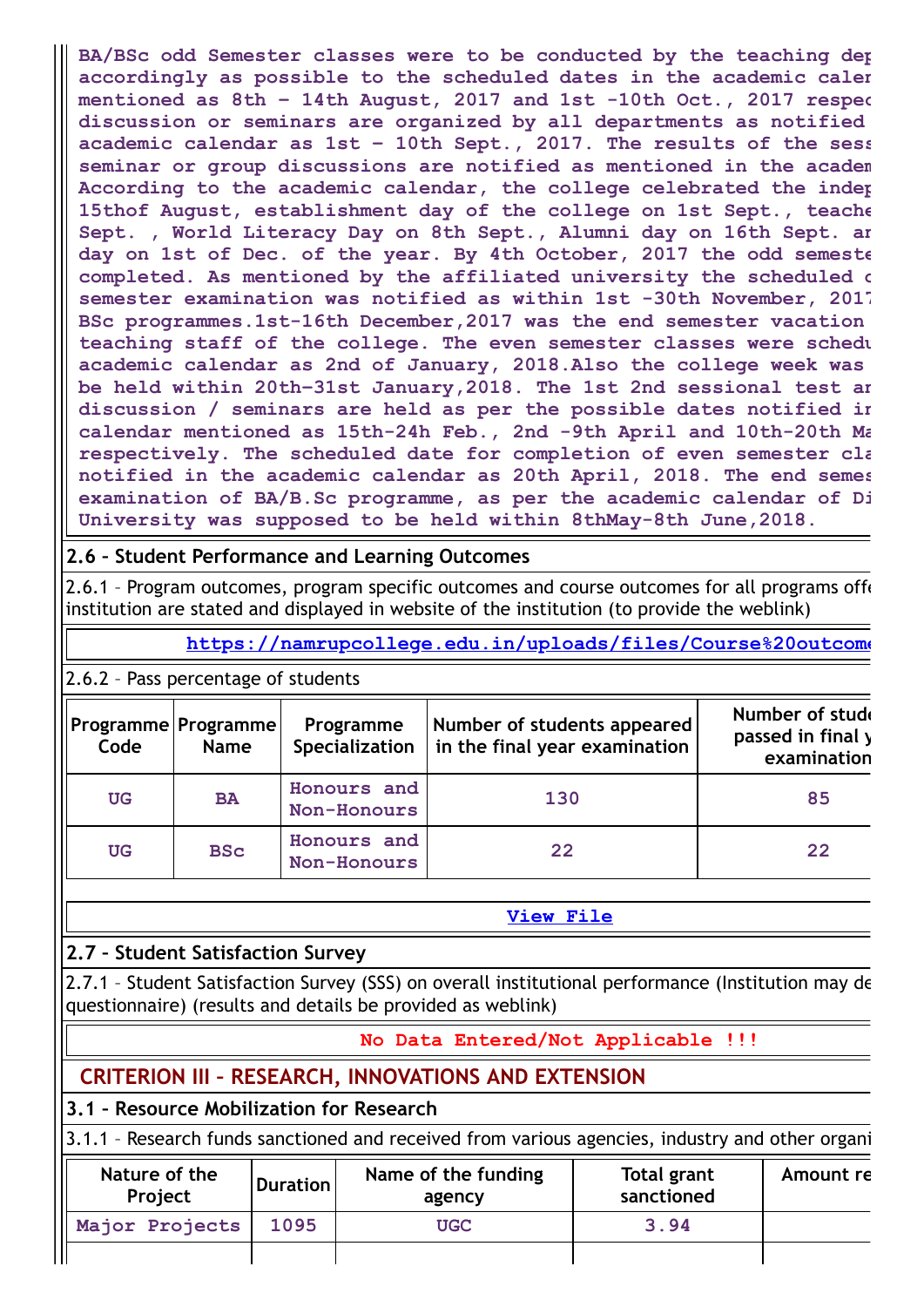| Minor Projects                                                                                                                             | 730               |                                                      | <b>UGC</b>                                                                            |                  | 3.95                   |                                                |                      |               |
|--------------------------------------------------------------------------------------------------------------------------------------------|-------------------|------------------------------------------------------|---------------------------------------------------------------------------------------|------------------|------------------------|------------------------------------------------|----------------------|---------------|
| Minor Projects                                                                                                                             | 730               |                                                      | <b>UGC</b>                                                                            |                  | 3.8                    |                                                |                      |               |
| Minor Projects                                                                                                                             | 730               |                                                      | <b>UGC</b>                                                                            |                  | 2.6                    |                                                |                      |               |
|                                                                                                                                            |                   |                                                      |                                                                                       |                  |                        |                                                |                      |               |
|                                                                                                                                            |                   |                                                      |                                                                                       | <b>View File</b> |                        |                                                |                      |               |
| 3.2 - Innovation Ecosystem                                                                                                                 |                   |                                                      |                                                                                       |                  |                        |                                                |                      |               |
| 3.2.1 - Workshops/Seminars Conducted on Intellectual Property Rights (IPR) and Industry-Acader<br>practices during the year                |                   |                                                      |                                                                                       |                  |                        |                                                |                      |               |
|                                                                                                                                            |                   | Title of workshop/seminar                            |                                                                                       |                  |                        |                                                | Name of 1            | Dept.         |
|                                                                                                                                            |                   | State level workshop on Dr. B. R. Ambedkar Ideas of  |                                                                                       |                  |                        |                                                |                      | <b>Ambedk</b> |
|                                                                                                                                            |                   | Annihilation of cast and abolition of untouchability |                                                                                       |                  |                        |                                                | Study cel            |               |
| 3.2.2 - Awards for Innovation won by Institution/Teachers/Research scholars/Students during the                                            |                   |                                                      |                                                                                       |                  |                        |                                                |                      |               |
| Title of the innovation                                                                                                                    |                   |                                                      | <b>Name of Awardee</b>                                                                |                  | <b>Awarding Agency</b> |                                                | Date of av           |               |
| <b>Nil</b>                                                                                                                                 |                   |                                                      | <b>Nil</b>                                                                            |                  | <b>Nil</b>             |                                                |                      | Nill          |
|                                                                                                                                            |                   |                                                      | No file uploaded.                                                                     |                  |                        |                                                |                      |               |
| 3.2.3 - No. of Incubation centre created, start-ups incubated on campus during the year                                                    |                   |                                                      |                                                                                       |                  |                        |                                                |                      |               |
| Incubation Center                                                                                                                          | Name              | Sponsered By                                         | Name of the Start-up                                                                  |                  |                        | <b>Nature of Start-up</b>                      |                      | <b>Date</b>   |
| <b>Nil</b>                                                                                                                                 | <b>Nil</b>        | <b>Nil</b>                                           | Nil                                                                                   |                  |                        | <b>Nil</b>                                     |                      |               |
|                                                                                                                                            |                   |                                                      |                                                                                       |                  |                        |                                                |                      |               |
|                                                                                                                                            |                   |                                                      | No file uploaded.                                                                     |                  |                        |                                                |                      |               |
| 3.3 - Research Publications and Awards                                                                                                     |                   |                                                      |                                                                                       |                  |                        |                                                |                      |               |
| 3.3.1 - Incentive to the teachers who receive recognition/awards                                                                           |                   |                                                      |                                                                                       |                  |                        |                                                |                      |               |
| <b>State</b>                                                                                                                               |                   | <b>National</b>                                      |                                                                                       |                  |                        |                                                | <b>International</b> |               |
| $\bf{0}$                                                                                                                                   |                   | 0                                                    |                                                                                       |                  |                        |                                                | 0                    |               |
| 3.3.2 - Ph. Ds awarded during the year (applicable for PG College, Research Center)                                                        |                   |                                                      |                                                                                       |                  |                        |                                                |                      |               |
|                                                                                                                                            |                   | Name of the Department                               |                                                                                       |                  |                        | Number of PhD's Awai                           |                      |               |
|                                                                                                                                            | <b>NA</b>         |                                                      |                                                                                       |                  |                        |                                                | <b>Nill</b>          |               |
|                                                                                                                                            |                   |                                                      |                                                                                       |                  |                        |                                                |                      |               |
|                                                                                                                                            |                   |                                                      | 3.3.3 - Research Publications in the Journals notified on UGC website during the year |                  |                        |                                                |                      |               |
| <b>Type</b>                                                                                                                                |                   | <b>Department</b>                                    |                                                                                       |                  |                        | <b>Number of Publication</b><br>Average Impact |                      |               |
| International                                                                                                                              |                   | Physics                                              |                                                                                       | 2                |                        |                                                |                      |               |
| International                                                                                                                              |                   | Mathematics                                          |                                                                                       | 1                |                        |                                                |                      |               |
|                                                                                                                                            |                   |                                                      |                                                                                       |                  |                        |                                                |                      |               |
|                                                                                                                                            |                   |                                                      |                                                                                       | <b>View File</b> |                        |                                                |                      |               |
| 3.3.4 - Books and Chapters in edited Volumes / Books published, and papers in National/Internat<br>Proceedings per Teacher during the year |                   |                                                      |                                                                                       |                  |                        |                                                |                      |               |
|                                                                                                                                            | <b>Department</b> |                                                      |                                                                                       |                  |                        | <b>Number of Publication</b>                   |                      | Ni<br>Ni      |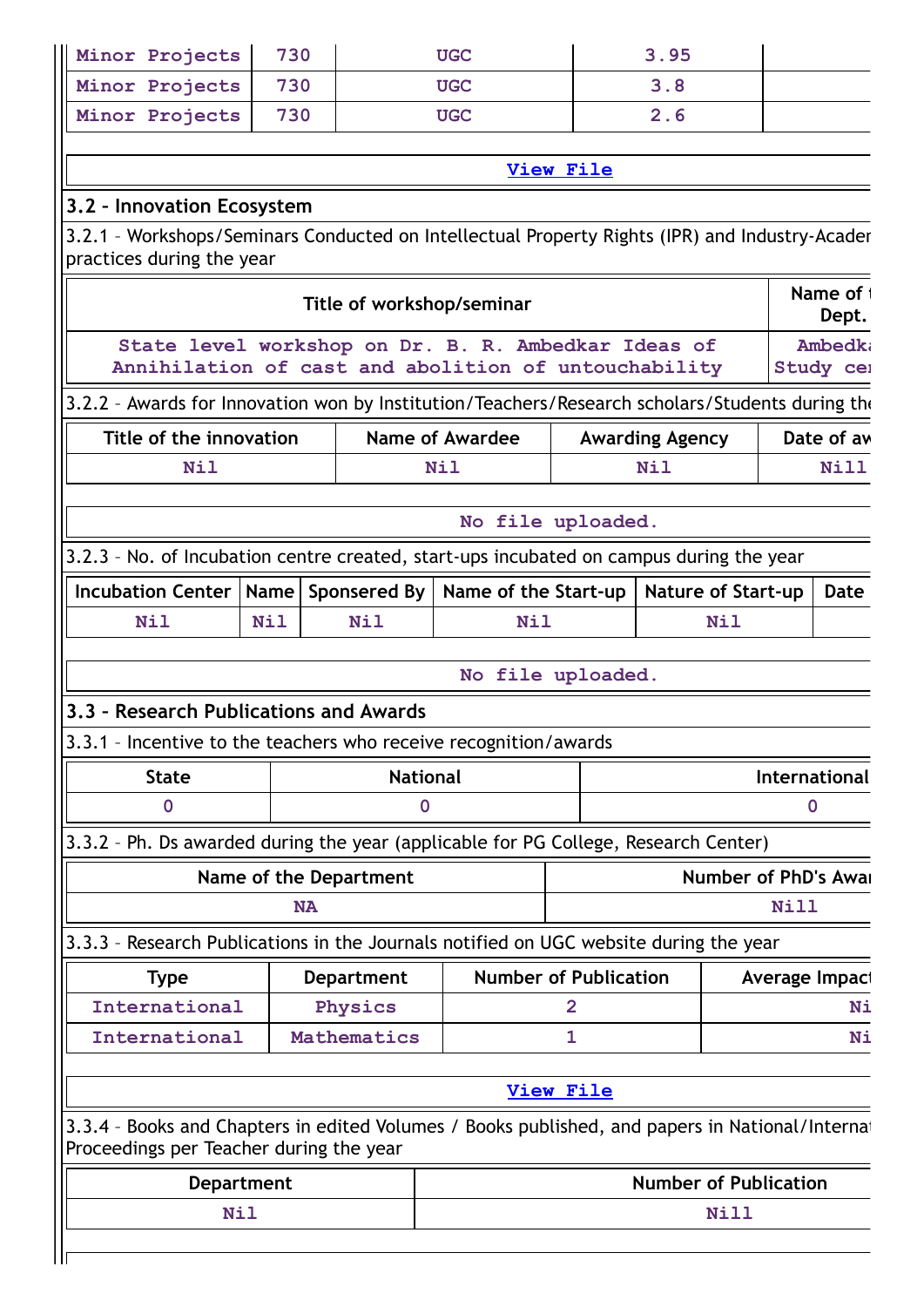|                            |                                                              | No file uploaded.                                                                                                                                                                           |                                                 |                                 |                                     |                                                   |                          |                                                 |
|----------------------------|--------------------------------------------------------------|---------------------------------------------------------------------------------------------------------------------------------------------------------------------------------------------|-------------------------------------------------|---------------------------------|-------------------------------------|---------------------------------------------------|--------------------------|-------------------------------------------------|
|                            |                                                              | 3.3.5 - Bibliometrics of the publications during the last Academic year based on average citatior                                                                                           |                                                 |                                 |                                     |                                                   |                          | Web of Science or PubMed/ Indian Citation Index |
| <b>Nui</b><br>excl         | Institutional affiliation as<br>mentioned in the publication |                                                                                                                                                                                             |                                                 | <b>Citation</b><br><b>Index</b> | Year of<br>publication              | <b>Title of</b><br>journal                        | Name of<br><b>Author</b> | <b>Title of</b><br>the Paper                    |
|                            |                                                              | $\mathbf{0}$                                                                                                                                                                                |                                                 | $\mathbf 0$                     | Nill                                | <b>Nil</b>                                        | <b>Nil</b>               | <b>Nil</b>                                      |
|                            |                                                              |                                                                                                                                                                                             |                                                 |                                 |                                     |                                                   |                          |                                                 |
|                            |                                                              | No file uploaded.                                                                                                                                                                           |                                                 |                                 |                                     |                                                   |                          |                                                 |
|                            |                                                              | 3.3.6 - h-Index of the Institutional Publications during the year. (based on Scopus/ Web of sciend                                                                                          |                                                 |                                 |                                     |                                                   |                          |                                                 |
| Institutior<br>mentioned i | <b>Number of citations</b><br>excluding self citation        |                                                                                                                                                                                             |                                                 | h-                              | Year of<br>publication   index      | Title of<br>journal                               | Name of<br>Author        | Title of<br>the Paper                           |
|                            |                                                              | <b>Nill</b>                                                                                                                                                                                 |                                                 | Nill                            | Nill                                | <b>Nil</b>                                        | <b>Nil</b>               | <b>Nil</b>                                      |
|                            |                                                              | No file uploaded.                                                                                                                                                                           |                                                 |                                 |                                     |                                                   |                          |                                                 |
|                            |                                                              | 3.3.7 - Faculty participation in Seminars/Conferences and Symposia during the year :                                                                                                        |                                                 |                                 |                                     |                                                   |                          |                                                 |
| <b>National</b>            |                                                              | International                                                                                                                                                                               |                                                 |                                 |                                     | <b>Number of Faculty</b>                          |                          |                                                 |
| 3                          |                                                              | <b>Nill</b>                                                                                                                                                                                 |                                                 |                                 | Attended/Seminars/Workshops         |                                                   |                          |                                                 |
| 4                          |                                                              | Nill                                                                                                                                                                                        |                                                 |                                 |                                     | Presented papers                                  |                          |                                                 |
| Nill                       |                                                              | <b>Nill</b>                                                                                                                                                                                 |                                                 |                                 |                                     | Resource persons                                  |                          |                                                 |
|                            |                                                              | 3.4.1 - Number of extension and outreach programmes conducted in collaboration with industry,<br>Non- Government Organisations through NSS/NCC/Red cross/Youth Red Cross (YRC) etc., during |                                                 |                                 |                                     |                                                   |                          | 3.4 - Extension Activities                      |
| <b>Numb</b><br>participate |                                                              | Number of teachers<br>participated in such activities                                                                                                                                       | Organising unit/agency/<br>collaborating agency |                                 |                                     |                                                   |                          | Title of the<br>activities                      |
|                            |                                                              | 6                                                                                                                                                                                           |                                                 |                                 | Women Study and<br>Development Cell |                                                   |                          | Health<br><b>Awareness</b><br>Programme         |
|                            |                                                              | No file uploaded.                                                                                                                                                                           |                                                 |                                 |                                     |                                                   |                          |                                                 |
|                            |                                                              | 3.4.2 - Awards and recognition received for extension activities from Government and other reco                                                                                             |                                                 |                                 |                                     |                                                   |                          | during the year                                 |
| Number of stu              |                                                              | <b>Awarding Bodies</b>                                                                                                                                                                      |                                                 |                                 | <b>Award/Recognition</b>            |                                                   |                          | Name of the activity                            |
| Ni                         |                                                              | <b>Nill</b>                                                                                                                                                                                 |                                                 |                                 | <b>Nil</b>                          |                                                   |                          | <b>Nil</b>                                      |
|                            |                                                              | No file uploaded.                                                                                                                                                                           |                                                 |                                 |                                     |                                                   |                          |                                                 |
|                            |                                                              | 3.4.3 - Students participating in extension activities with Government Organisations, Non-Gover<br>and programmes such as Swachh Bharat, Aids Awareness, Gender Issue, etc. during the year |                                                 |                                 |                                     |                                                   |                          |                                                 |
| <b>Nun</b><br>part         |                                                              | Number of teachers<br>participated in such<br>activites                                                                                                                                     |                                                 | Name of the<br>activity         |                                     | Organising<br>unit/Agency/collaborating<br>agency |                          | Name of the<br>scheme                           |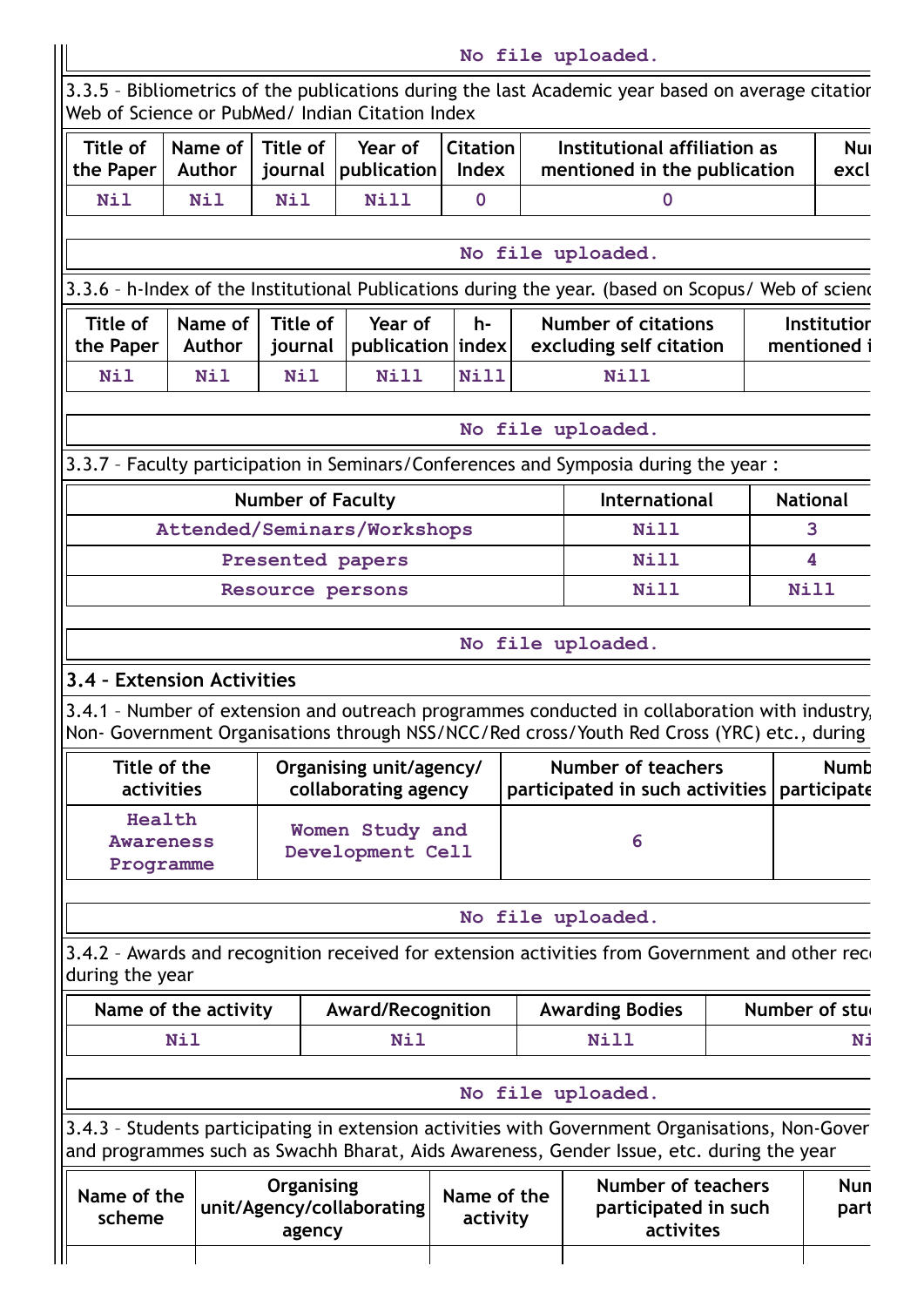| <b>Awareness</b><br>programme                        |                           | NSS and Biotech Hub                                     | World No<br>Tobacco<br>Day |             | 5                                                                                                              |                                |
|------------------------------------------------------|---------------------------|---------------------------------------------------------|----------------------------|-------------|----------------------------------------------------------------------------------------------------------------|--------------------------------|
| <b>Awareness</b>                                     |                           | <b>Green Life Scociety</b>                              | <b>AIDS Day</b>            |             | 4                                                                                                              |                                |
|                                                      |                           |                                                         |                            |             | No file uploaded.                                                                                              |                                |
| 3.5 - Collaborations                                 |                           |                                                         |                            |             |                                                                                                                |                                |
|                                                      |                           |                                                         |                            |             | 3.5.1 - Number of Collaborative activities for research, faculty exchange, student exchange duri               |                                |
|                                                      | <b>Nature of activity</b> |                                                         | Participant                |             | Source of financial support                                                                                    |                                |
|                                                      | <b>NIL</b>                |                                                         | <b>Nill</b>                |             | Nill                                                                                                           |                                |
|                                                      |                           |                                                         |                            |             | No file uploaded.                                                                                              |                                |
| facilities etc. during the year                      |                           |                                                         |                            |             | 3.5.2 - Linkages with institutions/industries for internship, on-the- job training, project work, sh           |                                |
| Nature of<br>linkage                                 | Title of the<br>linkage   |                                                         |                            |             | Name of the partnering institution/industry<br>/research lab with contact details                              | <b>Duration</b><br><b>From</b> |
| <b>NIL</b>                                           | <b>Nill</b>               |                                                         |                            | <b>Nill</b> |                                                                                                                | <b>Nill</b>                    |
|                                                      |                           |                                                         |                            |             |                                                                                                                |                                |
|                                                      |                           |                                                         |                            |             | No file uploaded.                                                                                              |                                |
| houses etc. during the year                          |                           |                                                         |                            |             | 3.5.3 - MoUs signed with institutions of national, international importance, other universities, in            |                                |
| Organisation                                         |                           | Date of MoU<br>signed                                   |                            |             | <b>Purpose/Activities</b>                                                                                      |                                |
| Society for<br>Laser Optical<br>Science,<br>Doomdoma |                           | 19/09/2017                                              |                            |             | Exchange Scientific data, support<br>collaborative ventures to organize<br>seminars/workshops, providing Guest |                                |
|                                                      |                           |                                                         |                            |             | Lectures for any scientific programmes.                                                                        |                                |
|                                                      |                           |                                                         |                            | View File   |                                                                                                                |                                |
|                                                      |                           |                                                         |                            |             | <b>CRITERION IV - INFRASTRUCTURE AND LEARNING RESOURCES</b>                                                    |                                |
| 4.1 - Physical Facilities                            |                           |                                                         |                            |             |                                                                                                                |                                |
|                                                      |                           |                                                         |                            |             | 4.1.1 - Budget allocation, excluding salary for infrastructure augmentation during the year                    |                                |
|                                                      |                           | Budget allocated for infrastructure augmentation<br>8.2 |                            |             | <b>Budget utilized for infrastructu</b>                                                                        | 5.82                           |
|                                                      |                           |                                                         |                            |             | 4.1.2 - Details of augmentation in infrastructure facilities during the year                                   |                                |
|                                                      |                           |                                                         | <b>Facilities</b>          |             |                                                                                                                |                                |
|                                                      |                           |                                                         | Campus Area                |             |                                                                                                                |                                |
|                                                      |                           |                                                         | Class rooms                |             |                                                                                                                |                                |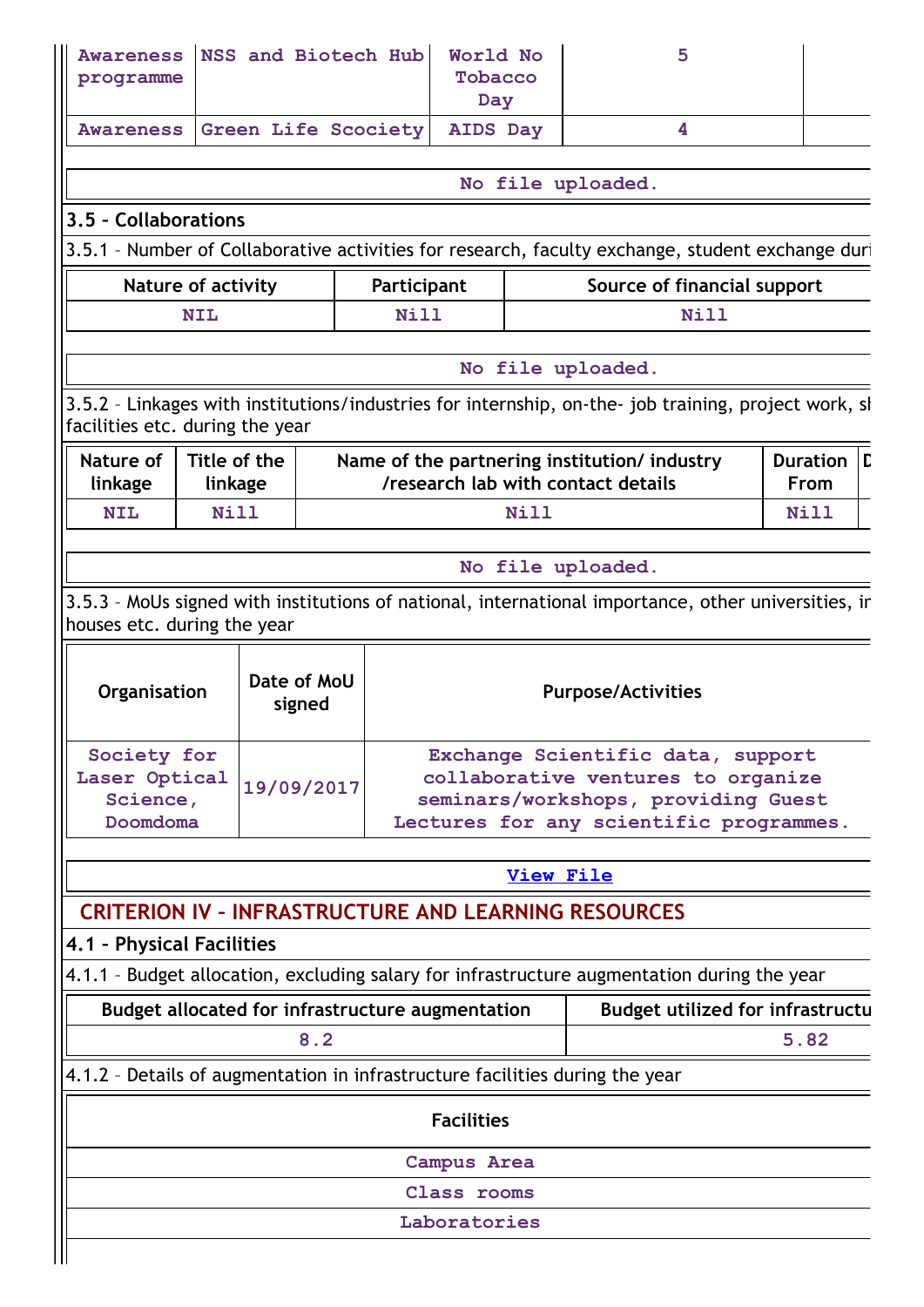|                                                                     |                                  |                           |          |                            | Seminar halls with ICT facilities                                                              |             |                    |                             |              |
|---------------------------------------------------------------------|----------------------------------|---------------------------|----------|----------------------------|------------------------------------------------------------------------------------------------|-------------|--------------------|-----------------------------|--------------|
|                                                                     |                                  |                           |          | Video Centre               |                                                                                                |             |                    |                             |              |
|                                                                     |                                  |                           |          |                            | Value of the equipment purchased during the year (rs. in lakhs)                                |             |                    |                             |              |
|                                                                     |                                  |                           |          | during the current year    | Number of important equipments purchased (Greater than 1-0 lakh)                               |             |                    |                             |              |
|                                                                     |                                  |                           |          |                            | Classrooms with Wi-Fi OR LAN                                                                   |             |                    |                             |              |
|                                                                     |                                  |                           |          | Others                     |                                                                                                |             |                    |                             |              |
|                                                                     |                                  |                           |          |                            | Classrooms with LCD facilities                                                                 |             |                    |                             |              |
|                                                                     |                                  |                           |          |                            | <b>View File</b>                                                                               |             |                    |                             |              |
| 4.2 - Library as a Learning Resource                                |                                  |                           |          |                            |                                                                                                |             |                    |                             |              |
|                                                                     |                                  |                           |          |                            | 4.2.1 - Library is automated {Integrated Library Management System (ILMS)}                     |             |                    |                             |              |
|                                                                     | Name of the ILMS software        |                           |          |                            | Nature of automation (fully or patially)                                                       |             |                    | <b>Version</b>              |              |
|                                                                     |                                  | College Management System |          |                            | Partially                                                                                      |             |                    | 1.0                         |              |
| 4.2.2 - Library Services                                            |                                  |                           |          |                            |                                                                                                |             |                    |                             |              |
|                                                                     | <b>Library Service Type</b>      |                           |          |                            | <b>Existing</b>                                                                                |             | <b>Newly Added</b> |                             |              |
|                                                                     | <b>Text Books</b>                |                           |          | 1123                       | 367768                                                                                         | 103         |                    | 32622                       | 1            |
|                                                                     | <b>Reference Books</b>           |                           |          | 701                        | 330504                                                                                         | 425         |                    | 185977                      | $\mathbf{1}$ |
|                                                                     | <b>Journals</b>                  |                           |          | 14                         | Nill                                                                                           | Nill        | 240                |                             |              |
|                                                                     | e-Journals                       |                           |          | Nill                       | Nill                                                                                           | <b>Nill</b> | <b>Nill</b>        |                             | N            |
|                                                                     | Digital Database                 |                           |          | Nill                       | <b>Nill</b>                                                                                    | <b>Nill</b> | <b>Nill</b>        |                             | N            |
|                                                                     | CD & Video                       |                           |          | 20                         | <b>Nill</b>                                                                                    | Nill        |                    | Nill                        |              |
|                                                                     | Library Automation               |                           |          | $\mathbf{1}$               | <b>Nill</b>                                                                                    | Nill        |                    | <b>Nill</b>                 |              |
|                                                                     |                                  | Weeding (hard & soft)     |          | Nill<br>Nill<br>Nill       |                                                                                                |             | Nill               | N                           |              |
|                                                                     | Others (specify)                 |                           |          | 1                          | Nill                                                                                           | Nill        |                    | <b>Nill</b>                 |              |
|                                                                     |                                  |                           |          |                            | <b>View File</b>                                                                               |             |                    |                             |              |
|                                                                     |                                  |                           |          |                            | 4.2.3 - E-content developed by teachers such as: e-PG- Pathshala, CEC (under e-PG- Pathshala C |             |                    |                             |              |
| Management System (LMS) etc                                         |                                  |                           |          |                            | SWAYAM other MOOCs platform NPTEL/NMEICT/any other Government initiatives & institutional      |             |                    |                             |              |
| Name of the<br><b>Teacher</b>                                       |                                  |                           |          |                            | Name of the Module   Platform on which module is developed   Date of I                         |             |                    |                             |              |
| <b>Nil</b>                                                          |                                  | <b>Nil</b>                |          | <b>Nil</b>                 |                                                                                                |             |                    | <b>Nill</b>                 |              |
|                                                                     |                                  |                           |          |                            |                                                                                                |             |                    |                             |              |
|                                                                     |                                  |                           |          |                            | No file uploaded.                                                                              |             |                    |                             |              |
| 4.3 - IT Infrastructure<br>4.3.1 - Technology Upgradation (overall) |                                  |                           |          |                            |                                                                                                |             |                    |                             |              |
| <b>Type</b>                                                         | <b>Total</b><br><b>Computers</b> | Computer<br>Lab           | Internet | <b>Browsing</b><br>centers | Computer<br><b>Centers</b>                                                                     |             |                    | <b>Office   Departments</b> | B<br>(M      |
| Existing                                                            | 57                               | $\mathbf{1}$              | 5        | $\overline{2}$             | $\mathbf{1}$                                                                                   | 4           |                    | 20                          |              |
|                                                                     |                                  |                           |          |                            |                                                                                                |             |                    |                             |              |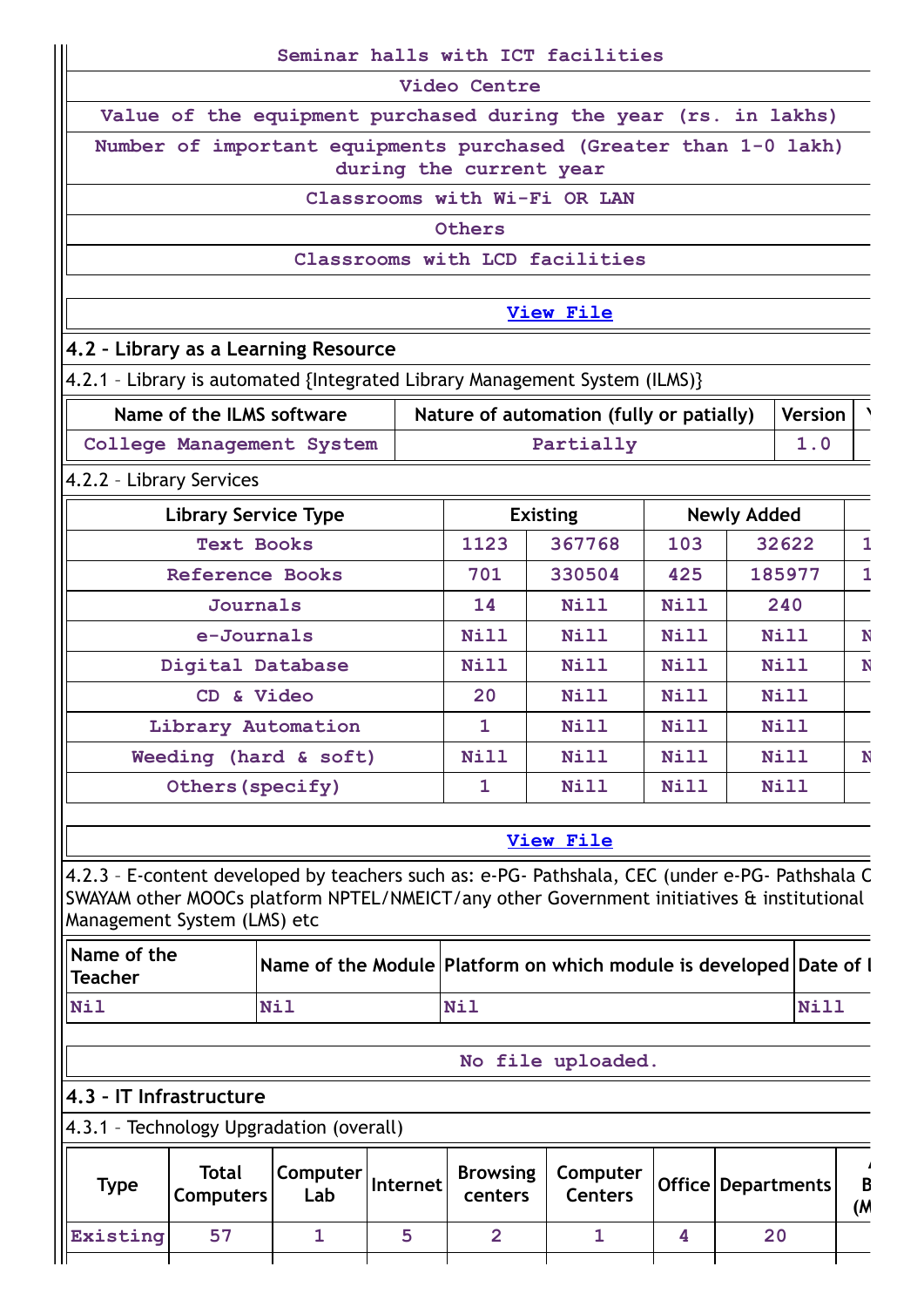|                                                                                               | $\mathbf 0$ | $\mathbf 0$                                               | $\mathbf 0$       | 1                                                                                                                                                                                                                                                                                                                                                                                                                                                                                                                                                                                                                                                                                                                          | $\mathbf 0$                           | $\mathbf 0$  | 1                                                | <b>Added</b>                         |
|-----------------------------------------------------------------------------------------------|-------------|-----------------------------------------------------------|-------------------|----------------------------------------------------------------------------------------------------------------------------------------------------------------------------------------------------------------------------------------------------------------------------------------------------------------------------------------------------------------------------------------------------------------------------------------------------------------------------------------------------------------------------------------------------------------------------------------------------------------------------------------------------------------------------------------------------------------------------|---------------------------------------|--------------|--------------------------------------------------|--------------------------------------|
|                                                                                               | 20          | 4                                                         | $\mathbf{1}$      | 3                                                                                                                                                                                                                                                                                                                                                                                                                                                                                                                                                                                                                                                                                                                          | 5                                     | $\mathbf{1}$ | 58                                               | Total                                |
|                                                                                               |             |                                                           |                   | 4.3.2 - Bandwidth available of internet connection in the Institution (Leased line)                                                                                                                                                                                                                                                                                                                                                                                                                                                                                                                                                                                                                                        |                                       |              |                                                  |                                      |
|                                                                                               |             |                                                           |                   | 10 MBPS/ GBPS                                                                                                                                                                                                                                                                                                                                                                                                                                                                                                                                                                                                                                                                                                              |                                       |              |                                                  |                                      |
|                                                                                               |             |                                                           |                   |                                                                                                                                                                                                                                                                                                                                                                                                                                                                                                                                                                                                                                                                                                                            |                                       |              | 4.3.3 - Facility for e-content                   |                                      |
|                                                                                               |             | Provide the link of the videos and media cent<br>facility |                   |                                                                                                                                                                                                                                                                                                                                                                                                                                                                                                                                                                                                                                                                                                                            |                                       |              | Name of the e-content development<br>facility    |                                      |
|                                                                                               |             | <b>Nill</b>                                               |                   |                                                                                                                                                                                                                                                                                                                                                                                                                                                                                                                                                                                                                                                                                                                            |                                       |              | <b>Nil</b>                                       |                                      |
|                                                                                               |             |                                                           |                   |                                                                                                                                                                                                                                                                                                                                                                                                                                                                                                                                                                                                                                                                                                                            |                                       |              | 4.4 - Maintenance of Campus Infrastructure       |                                      |
|                                                                                               |             |                                                           |                   | 4.4.1 - Expenditure incurred on maintenance of physical facilities and academic support facilitie                                                                                                                                                                                                                                                                                                                                                                                                                                                                                                                                                                                                                          |                                       |              | component, during the year                       |                                      |
| <b>Expendit</b><br>maintena                                                                   |             | Assigned budget on<br>physical facilities                 |                   | maintenance of academic                                                                                                                                                                                                                                                                                                                                                                                                                                                                                                                                                                                                                                                                                                    | Expenditure incurred on<br>facilities |              | <b>Assigned Budget on</b><br>academic facilities |                                      |
|                                                                                               |             | 3.25                                                      |                   |                                                                                                                                                                                                                                                                                                                                                                                                                                                                                                                                                                                                                                                                                                                            | 5.82                                  |              |                                                  | 8.2                                  |
| library, sports complex, computers, classrooms etc. (maximum 500 words) (information to be av |             |                                                           |                   | Namrup College creates different fund-heads for smooth and judiciar                                                                                                                                                                                                                                                                                                                                                                                                                                                                                                                                                                                                                                                        |                                       |              |                                                  | institutional Website, provide link) |
|                                                                                               |             |                                                           |                   | of funds to facilitate and support academic as well as physical fac:<br>college. This year under Library Fund a good amount of fund has bee<br>acquiring books by the college. Apart from it college also spends a<br>subscribing News papers and journals on regular basis. As usual three<br>Students Union Festival Fund, Games Sports Fund, and Building Fund<br>utilized heads in college. NSS-Unit in collaboration with other a<br>Green Life Society,) organized laudable programmes in and around<br>unit also donated Rs. 8,000/- for flood relief in the state and als<br>some amount in painting of dustbins during the year. SAF (Student<br>another area where illegible and financially weaker students are |                                       |              |                                                  |                                      |
|                                                                                               |             |                                                           |                   | admission to five students.<br>https://namrupcollege.edu.in/uploads/files/policies.pdf                                                                                                                                                                                                                                                                                                                                                                                                                                                                                                                                                                                                                                     |                                       |              |                                                  |                                      |
|                                                                                               |             |                                                           |                   | <b>CRITERION V - STUDENT SUPPORT AND PROGRESSION</b>                                                                                                                                                                                                                                                                                                                                                                                                                                                                                                                                                                                                                                                                       |                                       |              |                                                  |                                      |
|                                                                                               |             |                                                           |                   |                                                                                                                                                                                                                                                                                                                                                                                                                                                                                                                                                                                                                                                                                                                            |                                       |              | 5.1 - Student Support                            |                                      |
|                                                                                               |             |                                                           |                   |                                                                                                                                                                                                                                                                                                                                                                                                                                                                                                                                                                                                                                                                                                                            |                                       |              | 5.1.1 - Scholarships and Financial Support       |                                      |
| <b>Numb</b><br>stude                                                                          |             |                                                           |                   | Name/Title of the scheme                                                                                                                                                                                                                                                                                                                                                                                                                                                                                                                                                                                                                                                                                                   |                                       |              |                                                  |                                      |
| 0                                                                                             |             |                                                           | <b>Nil</b>        |                                                                                                                                                                                                                                                                                                                                                                                                                                                                                                                                                                                                                                                                                                                            |                                       |              | Financial Support from<br>institution            |                                      |
|                                                                                               |             |                                                           |                   |                                                                                                                                                                                                                                                                                                                                                                                                                                                                                                                                                                                                                                                                                                                            |                                       |              | Financial Support from<br>Other Sources          |                                      |
| 3                                                                                             |             |                                                           | NER (Post-metric) | Ishan Uday Special Scholarship for                                                                                                                                                                                                                                                                                                                                                                                                                                                                                                                                                                                                                                                                                         |                                       |              | a) National                                      |                                      |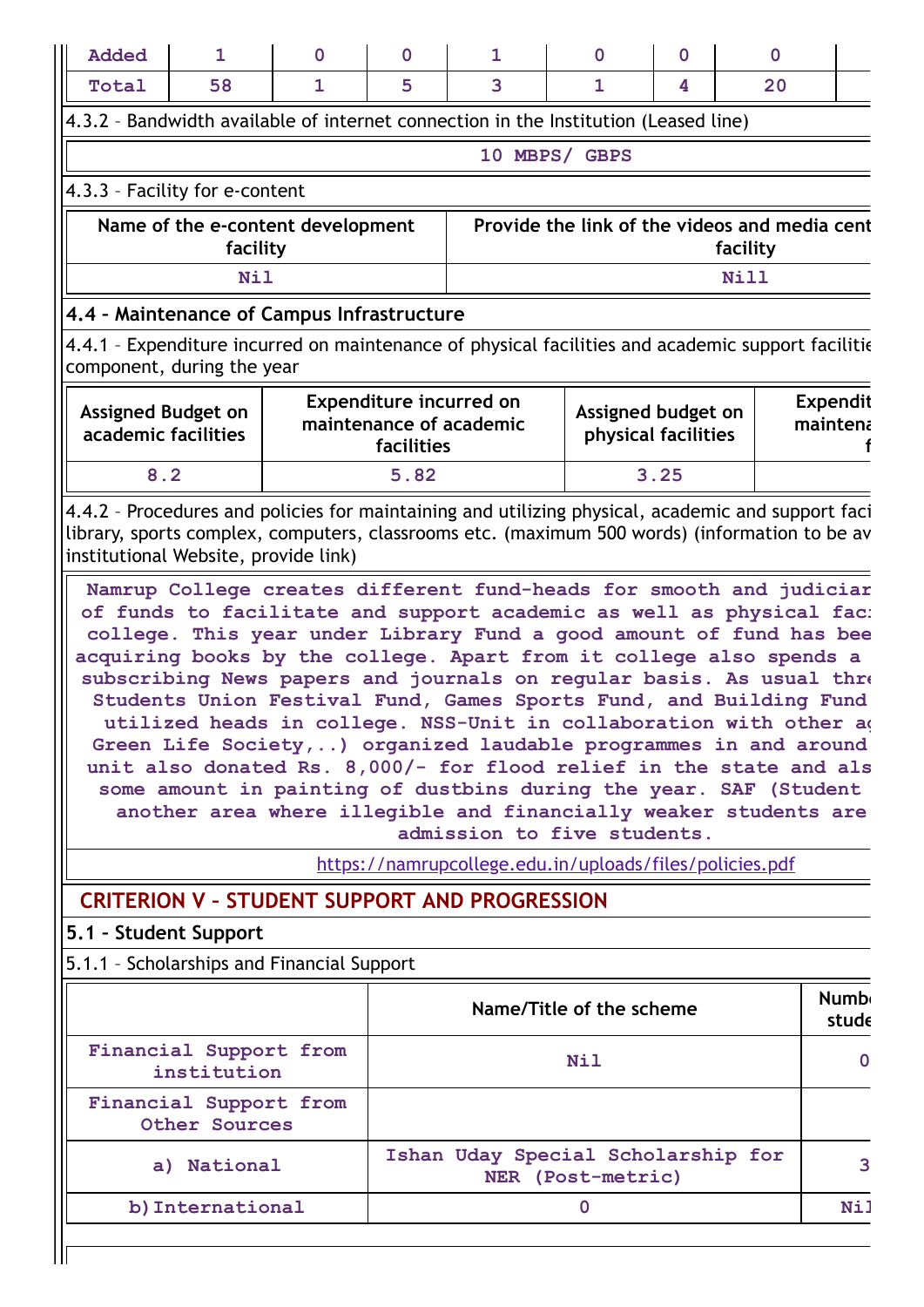**[View](https://assessmentonline.naac.gov.in/public/Postacc/Scholarships/9164_Scholarships_1640156962.xlsx) File**

5.1.2 – Number of capability enhancement and development schemes such as Soft skill developm coaching, Language lab, Bridge courses, Yoga, Meditation, Personal Counselling and Mentoring et

| Name of the capability enhancement scheme                                     | Date of<br>implemetation   students e | <b>Numbe</b> |
|-------------------------------------------------------------------------------|---------------------------------------|--------------|
| 3rd International Yoga Day                                                    | 21/06/2017                            | 50           |
| RUSA finishing school- soft skills development,<br>Venue: Namrup College      | 11/01/2018                            | 45           |
| RUSA finishing school- soft skills development,<br>Venue: Naharkatiya College | 19/01/2018                            | 50           |
| RUSA finishing school- soft skills development,<br>Venue: BPBM Borhat College | 17/01/2018                            | 61           |
| RUSA finishing school- soft skills development,<br>Venue: Tingkhong College   | 27/01/2018                            | 43           |
| RUSA finishing school- soft skills development,<br>Venue: Sapekhati College   | 18/01/2018                            | 51           |

**No file uploaded.**

5.1.3 – Students benefited by guidance for competitive examinations and career counselling offe institution during the year

| Year | Name of | Number of benefited      | Number of benefited   | Number of student              |
|------|---------|--------------------------|-----------------------|--------------------------------|
|      | the     | students for competitive | students by career    | I have passedin the $\epsilon$ |
|      | scheme  | examination              | counseling activities | exam                           |
| 2017 |         | Nill                     | N <sub>i</sub> 11     | <b>Nill</b>                    |

**No file uploaded.**

5.1.4 - Institutional mechanism for transparency, timely redressal of student grievances, Prevent harassment and ragging cases during the year

|      | Total grievances received   Number of grievances redressed   Avg. number of days for gr |      |
|------|-----------------------------------------------------------------------------------------|------|
| Nill | Nill                                                                                    | Nill |

### **5.2 – Student Progression**

5.2.1 – Details of campus placement during the year

|                                           | On campus                             |                              | Off campus                                |                                       |
|-------------------------------------------|---------------------------------------|------------------------------|-------------------------------------------|---------------------------------------|
| <b>Nameof</b><br>organizations<br>visited | Number of<br>students<br>participated | Number of<br>stduents placed | <b>Nameof</b><br>organizations<br>visited | Number of<br>students<br>participated |
| <b>NIL</b>                                | Nill                                  | <b>Nill</b>                  | Nill                                      | <b>Nill</b>                           |
|                                           |                                       |                              |                                           |                                       |

| No file uploaded.                                                             |           |                   |  |  |  |  |
|-------------------------------------------------------------------------------|-----------|-------------------|--|--|--|--|
| 5.2.2 - Student progression to higher education in percentage during the year |           |                   |  |  |  |  |
| <b>Number of students</b>                                                     | Programme | <b>Depratment</b> |  |  |  |  |

| Year | Number of students<br>enrolling into higher<br>education | graduated<br>from | Programme   Depratment  <br>graduated<br>from | Name of institution joined |
|------|----------------------------------------------------------|-------------------|-----------------------------------------------|----------------------------|
|      |                                                          |                   |                                               |                            |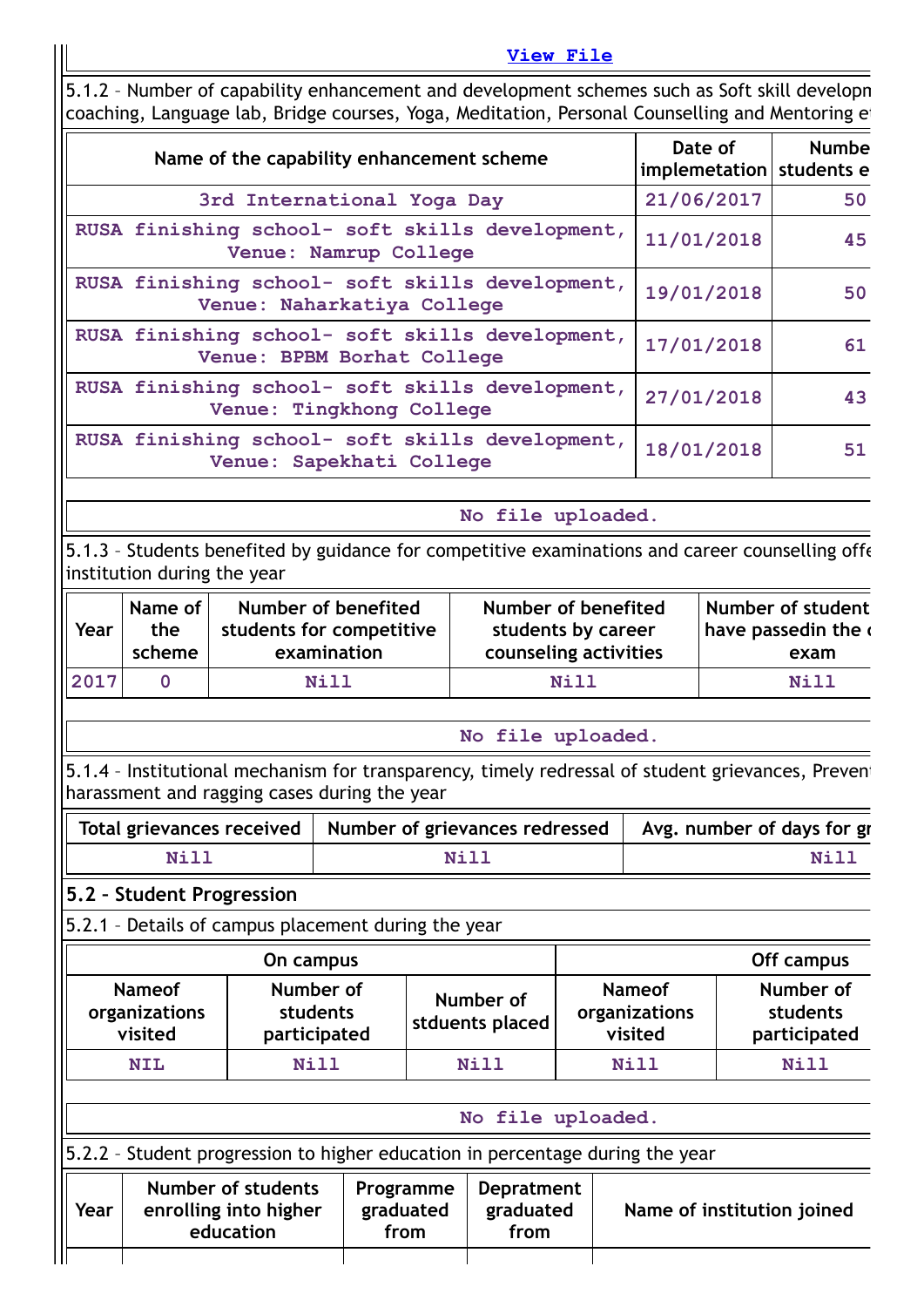| 2017         | 1                                                                                                                                                                                      | <b>BSc</b>                         | Zoology           |                                                         | Dibrugarh Universty  |  |  |
|--------------|----------------------------------------------------------------------------------------------------------------------------------------------------------------------------------------|------------------------------------|-------------------|---------------------------------------------------------|----------------------|--|--|
| 2017         | $\mathbf{1}$                                                                                                                                                                           | <b>BA</b>                          | English           |                                                         | Dibrugarh University |  |  |
| 2017         | 1                                                                                                                                                                                      | <b>BSc</b>                         | Botany            |                                                         | Dibrugarh University |  |  |
| 2017         | $\overline{2}$                                                                                                                                                                         | <b>BSc</b>                         | Physics           |                                                         | Dibrugarh University |  |  |
| 2017         | $\overline{2}$                                                                                                                                                                         | <b>BA</b>                          | Sociology         | Gauhati University (01)<br>Dibrugarh University<br>(01) |                      |  |  |
| 2017         | 1                                                                                                                                                                                      | <b>BSc</b>                         | Chemistry         |                                                         | Dibrugarh University |  |  |
|              |                                                                                                                                                                                        |                                    | View File         |                                                         |                      |  |  |
|              | 5.2.3 - Students qualifying in state/ national/ international level examinations during the year<br>(eg:NET/SET/SLET/GATE/GMAT/CAT/GRE/TOFEL/Civil Services/State Government Services) |                                    |                   |                                                         |                      |  |  |
| <b>Items</b> |                                                                                                                                                                                        |                                    |                   | Number of students selected/ qualifying                 |                      |  |  |
| <b>Nill</b>  |                                                                                                                                                                                        |                                    |                   | <b>Nill</b>                                             |                      |  |  |
|              |                                                                                                                                                                                        |                                    | No file uploaded. |                                                         |                      |  |  |
|              | 5.2.4 - Sports and cultural activities / competitions organised at the institution level during the                                                                                    |                                    |                   |                                                         |                      |  |  |
|              |                                                                                                                                                                                        | <b>Activity</b>                    |                   |                                                         | Level                |  |  |
|              |                                                                                                                                                                                        | Inter-college Kabaddi competition  |                   |                                                         | Inter-colle          |  |  |
|              |                                                                                                                                                                                        | Inter-college Youth Festival       |                   |                                                         | Inter-colle          |  |  |
|              | College Week (Sports, Cultural and Literary competition)                                                                                                                               |                                    |                   |                                                         | Institution          |  |  |
|              |                                                                                                                                                                                        | All Assam Debate Competition       |                   |                                                         | <b>State Leve</b>    |  |  |
|              | 3rd Goodwill open National Taekwondo Championship,                                                                                                                                     |                                    |                   | 2018                                                    | National<br>Level    |  |  |
|              | 34th Assam State Taekwondo Championship-2017                                                                                                                                           |                                    |                   |                                                         | <b>State Leve</b>    |  |  |
|              |                                                                                                                                                                                        | Intercollege Taekwondo Competition |                   |                                                         | Inter-Colle          |  |  |
|              | 1st Upper Assam Invitational Foundation Cup Taekwondo                                                                                                                                  | Championship 2018                  |                   |                                                         | <b>State Leve</b>    |  |  |
|              |                                                                                                                                                                                        |                                    | No file uploaded. |                                                         |                      |  |  |
|              | 5.3 - Student Participation and Activities                                                                                                                                             |                                    |                   |                                                         |                      |  |  |
|              | 5.3.1 - Number of awards/medals for outstanding performance in sports/cultural activities at na<br>level (award for a team event should be counted as one)                             |                                    |                   |                                                         |                      |  |  |
|              |                                                                                                                                                                                        |                                    |                   |                                                         |                      |  |  |

| Year | Name of the award/medal                                   | National/<br>Internaional | Number of<br>awards for<br><b>Sports</b> | Number of<br>awards for<br>Cultural | <b>Stu</b><br>n |
|------|-----------------------------------------------------------|---------------------------|------------------------------------------|-------------------------------------|-----------------|
| 2017 | 3rd Goodwill Open National<br>Taekwondo Championship 2018 | National                  |                                          | <b>Nill</b>                         | 12 <sup>1</sup> |
| 2017 | 3rd Goodwill Open National                                | National                  |                                          | Nill                                | 1 <sup>c</sup>  |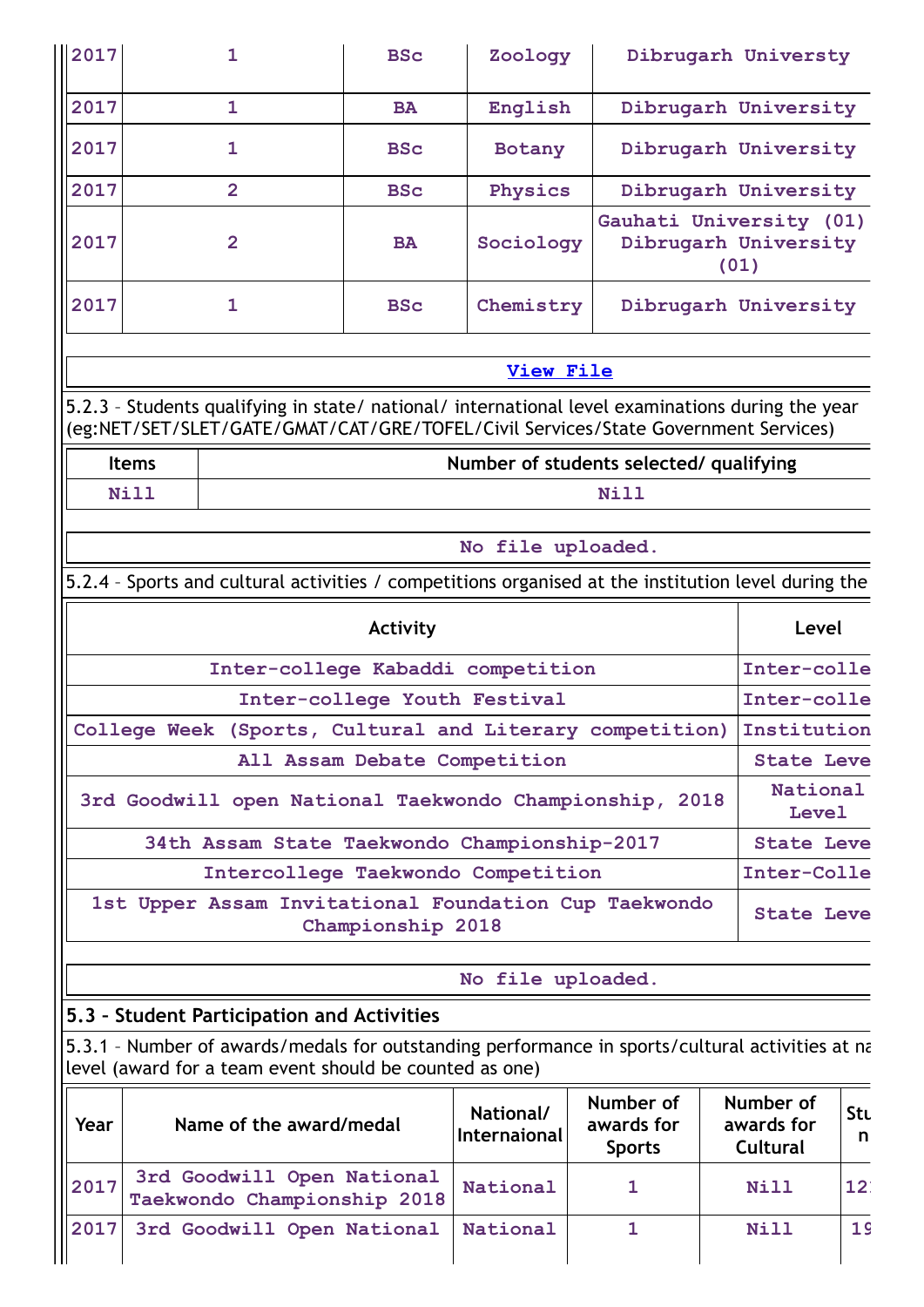#### **No file uploaded.**

5.3.2 - Activity of Student Council & representation of students on academic & administrative bo the institution (maximum 500 words)

**1. College Magazine: Namrup College student's forum published a ma "KOTHIA" biennially with the supervision of teacher. 2. Guidance and Career guidance and counselling cell conducted related programme on 3. National Service Scheme (NSS): NSS unit of Namrup College organi camp in nearby area and take part in every programme organized by th Student Aid Fund: Financial aid provided to the poor and meritoriou selective basis by the college authority, Women Cell and Developme Teacher Unit of Namrup College. 5. Best Graduate Award: Students wh marks in the degree final examination awarded the "Best Graduate A college establishment day programme. 6. Memorial Lecture, Debate competition: Namrup College organized "Bhaba Konwar memorial Lectur college establishment day programme. Essay competition also organiz students in different occasions. 7. Excursion: College has organiz tour for the selective students in every year. 8. Student Union: Na Student Union Election held every year to give freedom to share the solution to the authority, to develop leadership as well as co-c activities among the students. 9. Facilities for the students: facility: College has an indoor stadium and big playground where s practice and prepare for competitions. (b) Hostel facilities: A we girls hostel is running in the college campus. (c) Canteen: Canteen the students where the provision of hygienic food items and drin facilities. (d) Computer lab and internet facilities are provided f (e) Language lab is set-up in the department of English. (f) Libra library provides text books, reference books, magazine, journal, new For the students. (g) Biotech Hub: College has Institutional level that sponsored by Department of Biotechnology, Govt. Of India. Thro college students can avail laboratory facilities for their practica works. Besides these, biotech hub has facilities for ICT based class Spoken English Course: English department provides spoken English Laboratory: College has provided laboratory facilities for scienc students according to their requirements. There are 3 halls to ta through digital tools. (j) College has formed different societies b support of students. The aim of these societies is to create le responsible social workers, smooth conduct of different programme in**

#### **5.4 – Alumni Engagement**

5.4.1 – Whether the institution has registered Alumni Association?

**No**

5.4.2 – No. of enrolled Alumni:

5.4.3 – Alumni contribution during the year (in Rupees) :

5.4.4 – Meetings/activities organized by Alumni Association :

**0**

**0**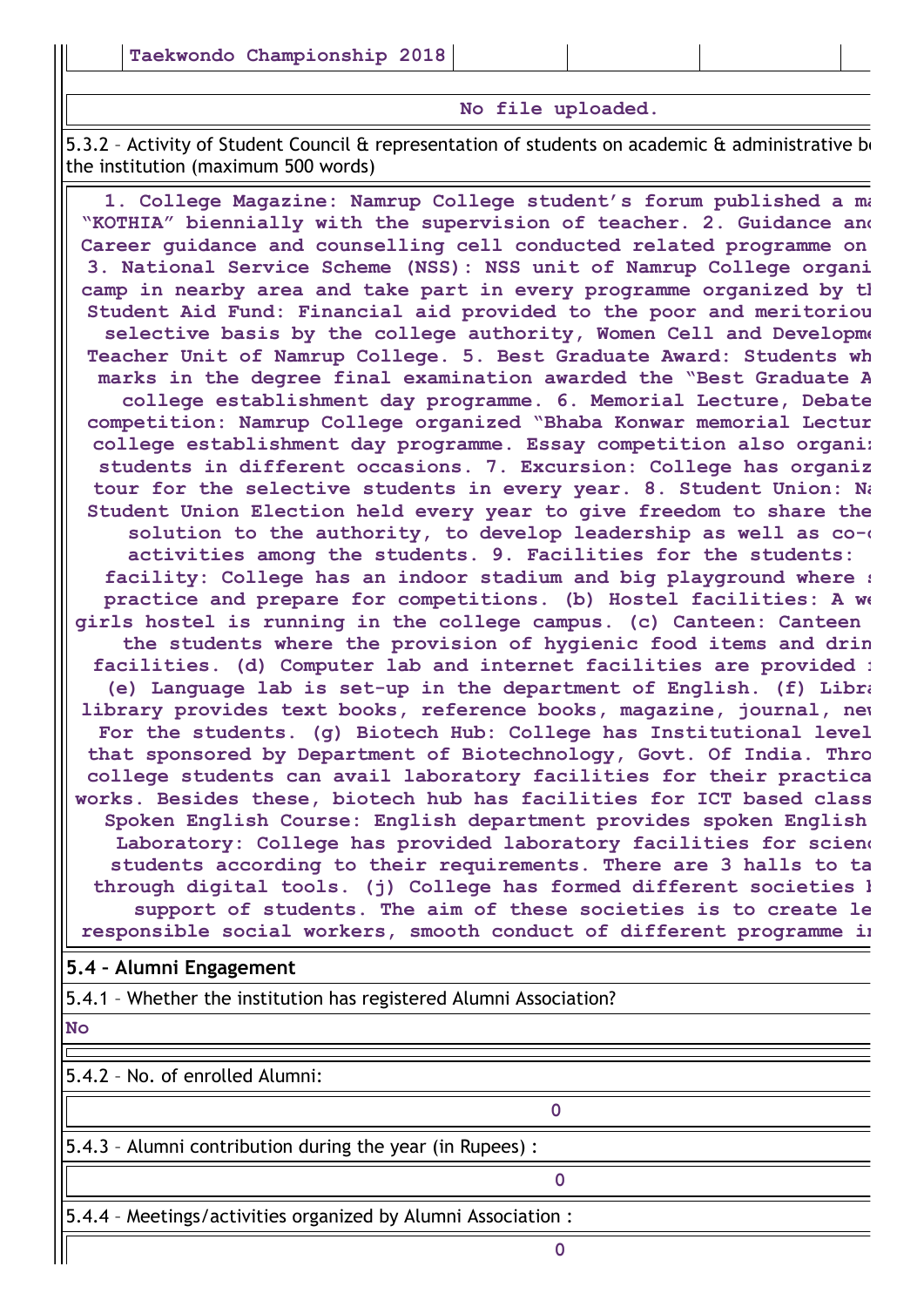# **CRITERION VI – GOVERNANCE, LEADERSHIP AND MANAGEMENT**

### **6.1 – Institutional Vision and Leadership**

6.1.1 – Mention two practices of decentralization and participative management during the last words)

**The college has a well maintained decentralized system of working. are taken for distribution of power and duties and for smooth mai decentralization system in all aspects . For instance, different c formed to look after different academic /administrative works of There are examination committee, library committee, beautificatio construction committee, routine committee, canteen committee, muse sports committee, SCDC, etc. Each member of the college is associat the other of these committee remain accountable for the perfor development in the concerned Fields. Students are also empowered important role in different activities. Functioning of different s students union (listed below) further reinforces decentralizatio Secretary, cultural secretary, boys common room secretary, girls secretary, student welfare and social service secretary, canteen se Suggestions of non-teaching staff are also considered while framin taking important decisions. For smooth conduct of the final examinat officer-in-charges are selected for different semesters, from amon members. The selected in-charges allot duties to the other teac arrangements, and do all the other tasks related to the exami**

6.1.2 – Does the institution have a Management Information System (MIS)?

#### **Partial**

### **6.2 – Strategy Development and Deployment**

6.2.1 – Quality improvement strategies adopted by the institution for each of the following (with each):

| <b>Strategy Type</b>                       | <b>Details</b>                                                                                                                                                                                                                                                                                                                                                                                                                                                                                                                            |
|--------------------------------------------|-------------------------------------------------------------------------------------------------------------------------------------------------------------------------------------------------------------------------------------------------------------------------------------------------------------------------------------------------------------------------------------------------------------------------------------------------------------------------------------------------------------------------------------------|
| Admission of<br>Students                   | Notification of admission is published in newspaper<br>in the notice board of the college. All the informat<br>admission is provided in the college prospectus and<br>the college website. Free admission is provided t<br>meritorious students.                                                                                                                                                                                                                                                                                          |
| Industry<br>Interaction /<br>Collaboration | Faculty members have collaborated with national and<br>eminent academicians and researchers and published r<br>in the current year . Faculty members of chemistry d<br>collaborated with APL, Namrup.                                                                                                                                                                                                                                                                                                                                     |
| Human Resource<br>Management               | The college considers students to be the prime human<br>so strives to develop this resource through a v<br>activities initiated through NSS, NCC, Social an<br>activities. The teachers enrich themselves through<br>Course, seminars etc. Time to time notifications an<br>the authority to the teaching and non-teaching staf<br>and punctual execution of their duties. Meetings bet<br>and the teaching staff are held to discuss on vari<br>related to the institution. Various committees and<br>formed to perform different tasks. |
| Library, ICT                               | The college Library is well equipped with reading ro                                                                                                                                                                                                                                                                                                                                                                                                                                                                                      |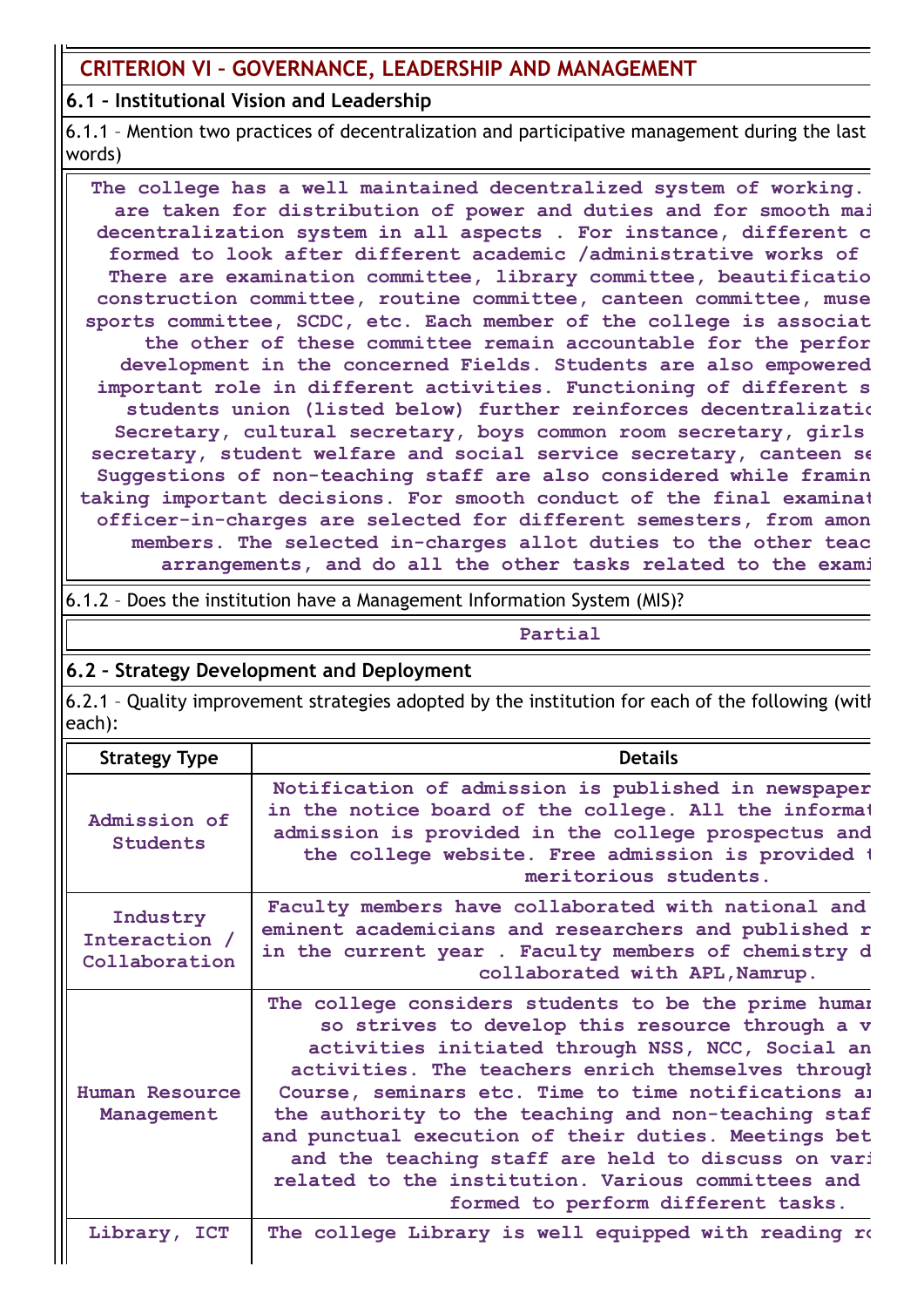| and Physical<br>Infrastructure<br>Instrumentation | collection of books and journals and internet facili<br>and Reference books of all subjects were bought in<br>Network Research Centre was there for the use of a<br>faculties. Besides, magazines and newspapers are<br>regularly. In the Reading Room, attached to the libr<br>books, journals, magazines and newspapers can be com<br>department has a Departmental Library where useful r<br>in adequate number are available for consultation.<br>is issued library cards against which he / she can<br>Internet facilities have been installed for research<br>studies work. Xerox facility is also available for<br>and teachers. ICT: The requirement for Virtual Class<br>procured. Moreover the College Conference hall h<br>required gadgets for ICT presentations. Internet<br>available for the benefit of the students, teachers<br>the College. Infrastructure: Construction work done<br>as planned |
|---------------------------------------------------|--------------------------------------------------------------------------------------------------------------------------------------------------------------------------------------------------------------------------------------------------------------------------------------------------------------------------------------------------------------------------------------------------------------------------------------------------------------------------------------------------------------------------------------------------------------------------------------------------------------------------------------------------------------------------------------------------------------------------------------------------------------------------------------------------------------------------------------------------------------------------------------------------------------------|
| Research and<br>Development                       | Teachers are encouraged by the authority to initiate<br>to improve their API scores through participation<br>conferences, workshops, seminars and also through<br>articles, books and research findings. There are pla<br>a research journal or book with ISSN and ISBN numb<br>year, one major research project and a minor researd<br>going on. Two teachers were engaged in research wo<br>Moreover, the teachers of the college regularly att<br>and publish their research articles in national and<br>journals.                                                                                                                                                                                                                                                                                                                                                                                              |
| Examination and<br>Evaluation                     | Unit tests and sessional examinations are held regu<br>prospectus and University Schedule. Final examinati<br>according to University schedule. Many of our teach<br>in the evaluation process of the final examinations.<br>examinations are conducted by the affiliating Univer<br>conducts internal assessment of students accordi<br>university guidelines. Class tests/surprise test<br>seminars, interactive sessions, practical examinati<br>etc. are conducted by departments to evaluate th<br>progress.                                                                                                                                                                                                                                                                                                                                                                                                  |
| Curriculum<br>Development                         | The college is affiliated to Dibrugarh University t<br>the steps regarding curriculum development is ta<br>University itself. Teaching and Learning- For effec<br>and learning system following steps are taken: . Aud<br>is used in some classes for teaching. . Seminar pi<br>Popular talks, Group discussion, Surveys and Fiel<br>Students' progress is regularly monitored through<br>sessional test, seminars/group discussion and home a<br>Extra-curricular programmes like Quiz, debating a<br>competitions are held to improve the overall knowl<br>students. . Talks by special invitees are also arran<br>topics. . Departmental library is maintained by ead<br>and a record is maintained by the department regard<br>books and books issued to students and teachers<br>completion of syllabus of each department all te                                                                             |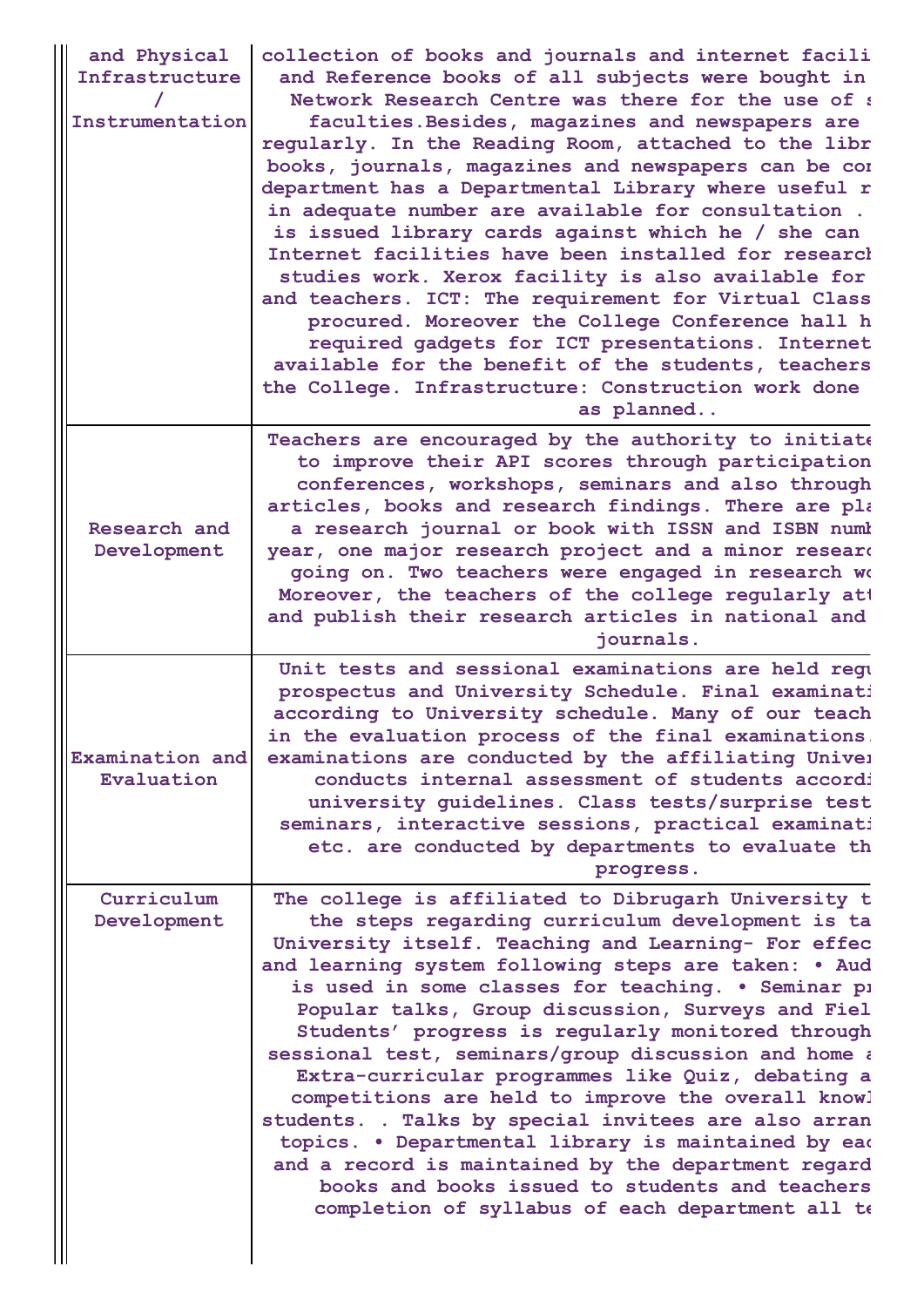**revision, do extra tutorial classes for clearing ea single doubt of students on any topic.**

6.2.2 – Implementation of e-governance in areas of operations: **E-governace area and the contract of the contract of the contract of the contract of the Details Planning and Development • College has proposed complete office automation i RUSA proposal. Office automation will include studen faculty and staff database, feedback system etc. automation has been initiated by the use of SOUL Administration • Notices and circulars are uploaded in the college communicated to different departments through e-ma office of the Principal • College has proposed comp automation in the DPR of RUSA scheme • Each and ever is circulated by the coordinator himself throug Finance and Accounts 1. Receipt of admission fees is completely online 2 faculty members and staff is transferred directly account. Salary bills are submitted to the treasury software 3. E-tender is notified as per the governme for purchase of items 4. Payment for the work orde through PFMS according to government guidel Student Admission and Support • Applications are submitted for admission to diffe through the offline. Examination Evaluation of answer scripts is conducted offlin affiliating university. Faculty members of this col fully offline system and perform their evaluation examiner, head examiner, scrutinizer, reviewer as appointed by the university. 6.3 – Faculty Empowerment Strategies** 6.3.1 – Teachers provided with financial support to attend conferences / workshops and towards professional bodies during the year **Year Name of Teacher Name of conference/ workshop attended for which financial support provided Name of the professional bo** which membership fee is pro **Nill Nil Nil Nil No file uploaded.** 6.3.2 – Number of professional development / administrative training programmes organized by teaching and non teaching staff during the year **Year Title of the professional development programme organised for teaching staff Title of the administrative training programme organised for non-teaching staff From date To Date Number participa (Teachi staff) Nill Nil Nil Nill Nill Nill No file uploaded.** 6.3.3 – No. of teachers attending professional development programmes, viz., Orientation Progra Course, Short Term Course, Faculty Development Programmes during the year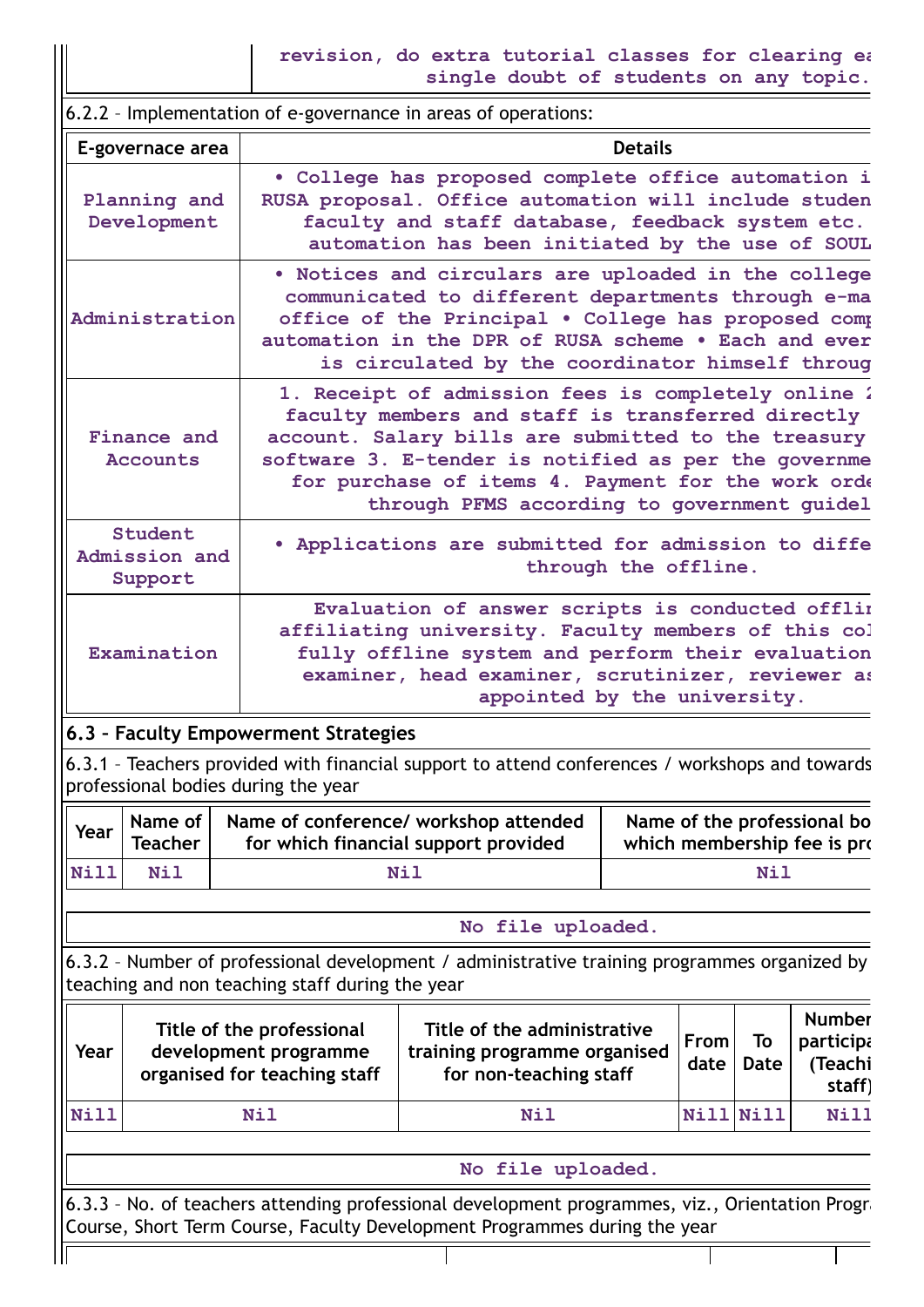| Title of the professional development<br>programme                                                                                                                                                               |                  |                   | Number of teachers who<br>attended |            | <b>From Date</b>             |               |
|------------------------------------------------------------------------------------------------------------------------------------------------------------------------------------------------------------------|------------------|-------------------|------------------------------------|------------|------------------------------|---------------|
| Short Term Course                                                                                                                                                                                                |                  |                   | 1                                  |            | 28/10/2017 03/               |               |
| Short Term Course                                                                                                                                                                                                |                  |                   | $\mathbf{1}$                       |            | 28/05/2017 03/               |               |
| Orientation Programme                                                                                                                                                                                            |                  |                   | $\mathbf{1}$                       |            | 21/02/2018 20/               |               |
| Short Term Course                                                                                                                                                                                                |                  |                   | $\mathbf{1}$                       |            | 28/10/2017 03/               |               |
|                                                                                                                                                                                                                  |                  |                   | <b>View File</b>                   |            |                              |               |
| 6.3.4 - Faculty and Staff recruitment (no. for permanent recruitment):                                                                                                                                           |                  |                   |                                    |            |                              |               |
| <b>Teaching</b>                                                                                                                                                                                                  |                  |                   |                                    |            | Non-teaching                 |               |
| Permanent                                                                                                                                                                                                        | <b>Full Time</b> |                   |                                    | Permanent  |                              |               |
| 3                                                                                                                                                                                                                | Nill             |                   |                                    | 1          |                              |               |
| 6.3.5 - Welfare schemes for                                                                                                                                                                                      |                  |                   |                                    |            |                              |               |
| <b>Teaching</b>                                                                                                                                                                                                  |                  |                   | Non-teaching                       |            |                              |               |
| NCT SSSS Ltd.                                                                                                                                                                                                    |                  |                   | NCT SSSS Ltd.                      |            |                              |               |
| 6.4 - Financial Management and Resource Mobilization                                                                                                                                                             |                  |                   |                                    |            |                              |               |
| 6.4.1 - Institution conducts internal and external financial audits regularly (with in 100 words ea                                                                                                              |                  |                   |                                    |            |                              |               |
| 6.4.2 - Funds / Grants received from management, non-government bodies, individuals, philantl<br>year(not covered in Criterion III)                                                                              |                  | government role.  |                                    |            |                              |               |
| Name of the non government funding agencies /individuals                                                                                                                                                         |                  |                   |                                    |            | <b>Funds/ Grnats receive</b> |               |
| <b>Nil</b>                                                                                                                                                                                                       |                  |                   |                                    |            | $\mathbf 0$                  |               |
|                                                                                                                                                                                                                  |                  | No file uploaded. |                                    |            |                              |               |
| 6.4.3 - Total corpus fund generated                                                                                                                                                                              |                  |                   |                                    |            |                              |               |
|                                                                                                                                                                                                                  |                  |                   | $\mathbf 0$                        |            |                              |               |
| 6.5 - Internal Quality Assurance System                                                                                                                                                                          |                  |                   |                                    |            |                              |               |
| 6.5.1 - Whether Academic and Administrative Audit (AAA) has been done?                                                                                                                                           |                  |                   |                                    |            |                              |               |
| <b>Audit Type</b>                                                                                                                                                                                                |                  | <b>External</b>   |                                    |            |                              | Internal      |
|                                                                                                                                                                                                                  | Yes/No           |                   | Agency                             | Yes/No     |                              | Au            |
| Academic                                                                                                                                                                                                         | Nill             |                   | Nill                               | <b>Yes</b> |                              | Gover:        |
| Administrative                                                                                                                                                                                                   | <b>Nill</b>      |                   | <b>Nill</b>                        | <b>Yes</b> |                              | <b>Gover:</b> |
| 6.5.2 - Activities and support from the Parent - Teacher Association (at least three)                                                                                                                            |                  |                   |                                    |            |                              |               |
| Namrup College believes in the academic, social, moral and cultural<br>students by acquiring inputs from all stakeholders. Although the co.<br>maintain formally registered parent-teacher association, yet inte |                  |                   |                                    |            |                              |               |

**teachers with parents during parent-teacher meetings of different de up with new suggestions related to the overall development of the Teachers have been able to communicate with parents to prevent early**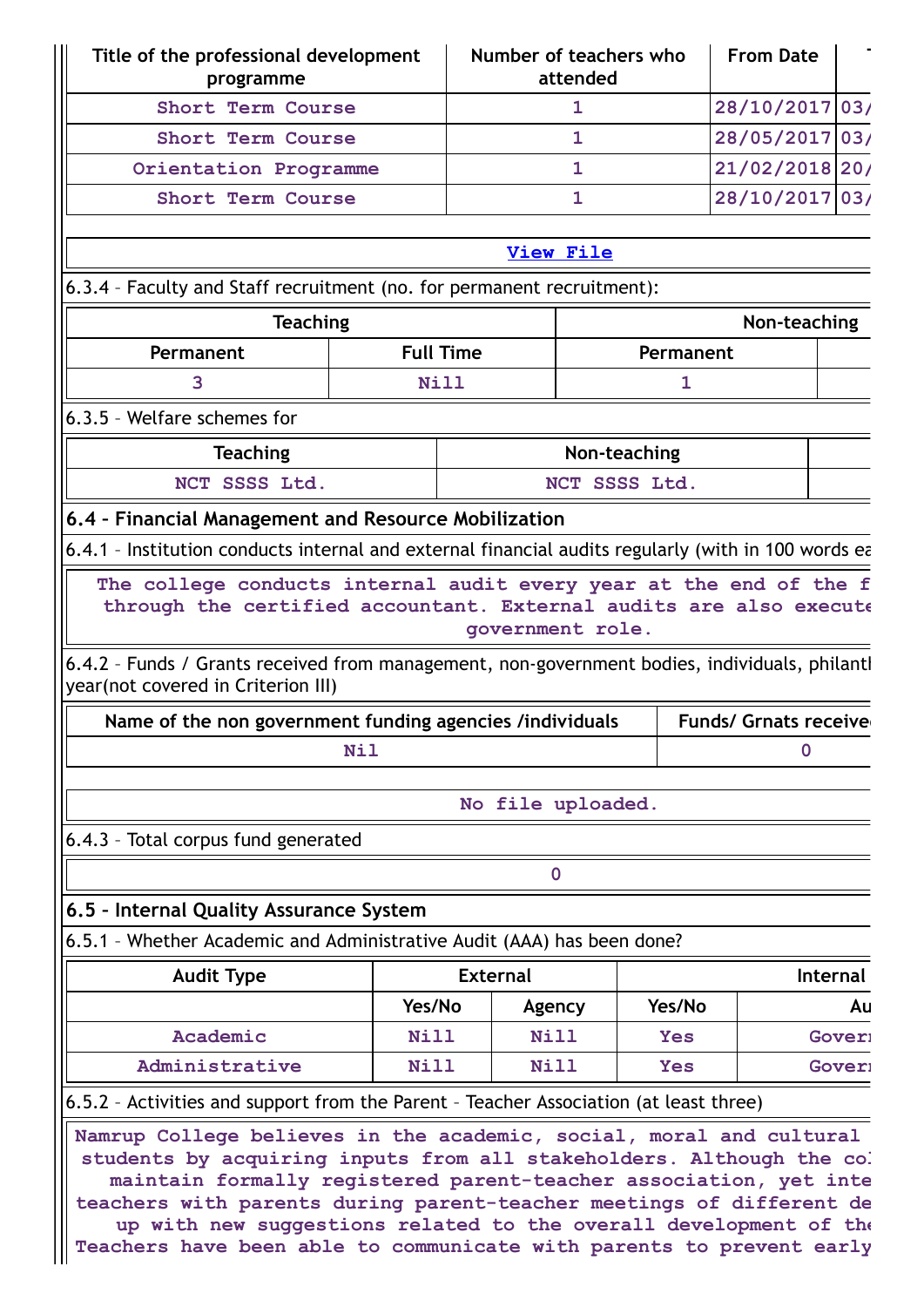**other prejudices related to the drop-out of girl students. This has the increase in overall percentage of girl students in the colleg members maintain attendance record of students. If a student sh attendance, then parents are informed about the same by faculty m Principal and subsequently meetings are arranged by the college auth parents. In almost all cases, parents provide essential support and proper attendance of their ward.**

6.5.3 – Development programmes for support staff (at least three)

**a. Namrup College Teachers Unit help to support staff in various oc college has provided ICT training to the office staff for handling transaction, c. Enhancement of salary for non-teaching temporary s**

6.5.4 – Post Accreditation initiative(s) (mention at least three)

**1. Vacant teaching and non-teaching posts should be filled on regula should be increased in teaching learning process 3. Faculty should to undertake F.I.P. 4. Steps should be taken to have both boys and g The college should have some more smart classes**

6.5.5 – Internal Quality Assurance System Details

a) Submission of Data for AISHE portal

b)Participation in NIRF

c)ISO certification

d)NBA or any other quality audit

6.5.6 – Number of Quality Initiatives undertaken during the year

| Year | Name of quality initiative by IQAC                                                | Date of<br>conducting<br><b>IQAC</b> | <b>Duration</b><br><b>From</b> | Durati |
|------|-----------------------------------------------------------------------------------|--------------------------------------|--------------------------------|--------|
|      | 2018 Uploading college data at management<br>information system of MHRD           |                                      | 24/02/2018 24/02/2018 24/02    |        |
| 2017 | Scrutiny and forwarding of<br>application for promotion under CAS<br>of faculties |                                      | 26/08/2017 26/08/2017 26/08    |        |
| 2018 | Workshop on B.R. Ambedkar                                                         |                                      | 26/03/2018 26/03/2018 26/03    |        |
| 2018 | Internal audit                                                                    |                                      | 03/02/2018 03/02/2018 03/02    |        |

**No file uploaded.**

# **CRITERION VII – INSTITUTIONAL VALUES AND BEST PRACTICES**

**7.1 – Institutional Values and Social Responsibilities**

7.1.1 – Gender Equity (Number of gender equity promotion programmes organized by the institu

| Discussion on "health of women" and 'health check- 08/03/2018 08/03/.<br>up programme' | Title of the programme | Period from | Period |
|----------------------------------------------------------------------------------------|------------------------|-------------|--------|
|                                                                                        |                        |             |        |
|                                                                                        |                        |             |        |

7.1.2 – Environmental Consciousness and Sustainability/Alternate Energy initiatives such as: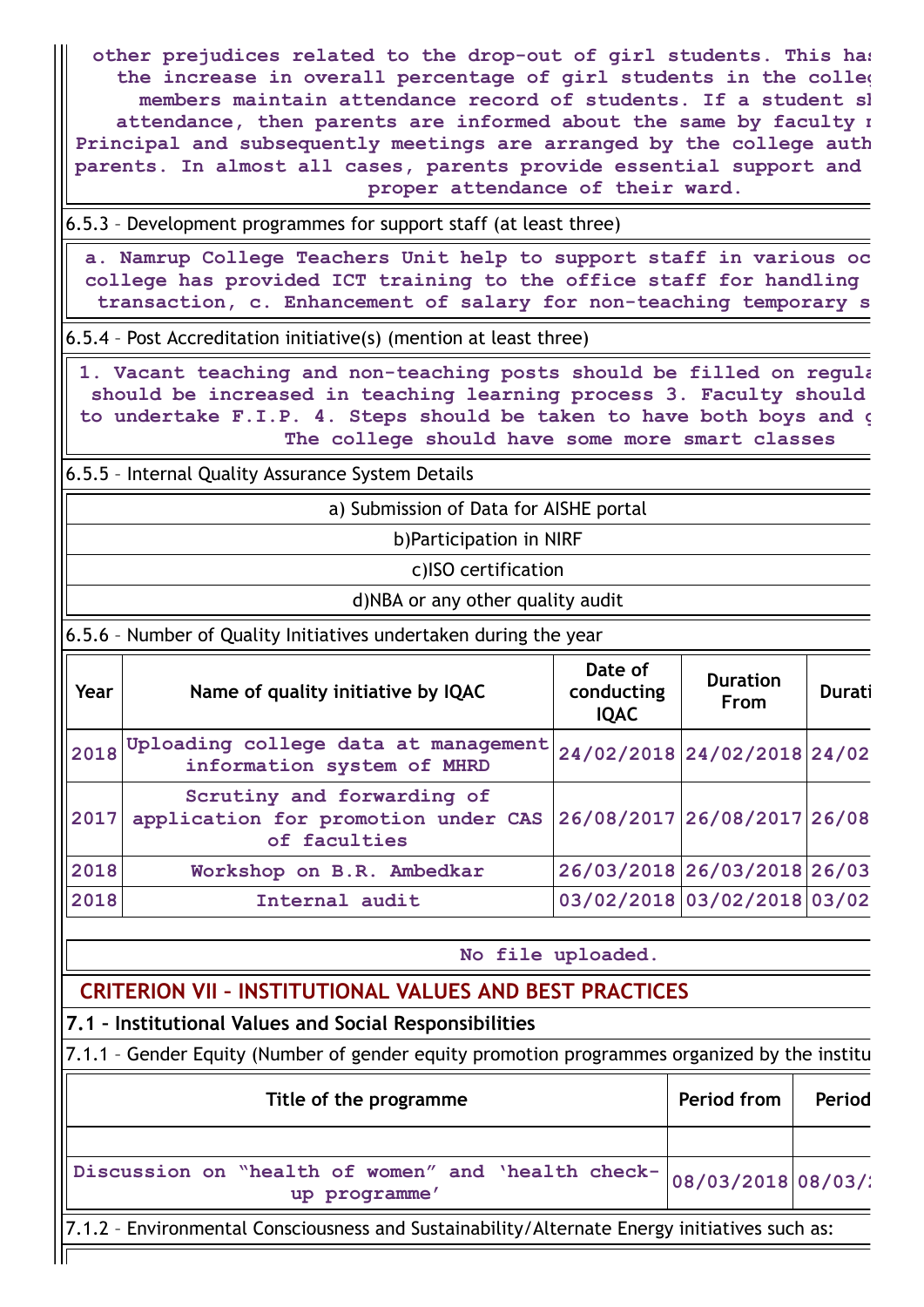# **Percentage of power requirement of the University met by the renewable energy**

**Contribution was made by Green Life Society through plantation of s Environment Day was celebrated by organizing a popular talk. Provis ground was managed by the college for solid waste managem**

### 7.1.3 – Differently abled (Divyangjan) friendliness

| <b>Item facilities</b>                                   | Yes/No   Numl |  |
|----------------------------------------------------------|---------------|--|
| Physical facilities                                      | <b>No</b>     |  |
| Provision for lift                                       | <b>No</b>     |  |
| Ramp/Rails                                               | <b>No</b>     |  |
| <b>Braille Software/facilities</b>                       | <b>No</b>     |  |
| <b>Rest Rooms</b>                                        | <b>No</b>     |  |
| Scribes for examination                                  | <b>No</b>     |  |
| Scribes for examination                                  | <b>No</b>     |  |
| Special skill development for differently abled students | <b>No</b>     |  |
| Any other similar facility                               | <b>No</b>     |  |

#### 7.1.4 – Inclusion and Situatedness

| Year | Number of initiatives<br>to address locational<br>advantages and<br>disadvantages | <b>Number of initiatives</b><br>taken to engage with<br>and contribute to<br>local community | Date       | $\left $ Duration   Name of $\left  \right $ lss<br>  Duration   initiative   addr |                  |
|------|-----------------------------------------------------------------------------------|----------------------------------------------------------------------------------------------|------------|------------------------------------------------------------------------------------|------------------|
| 2018 | <b>Nill</b>                                                                       |                                                                                              | 24/03/2018 | World<br>TB day                                                                    | Hea<br>rel<br>to |

#### **No file uploaded.**

7.1.5 - Human Values and Professional Ethics Code of conduct (handbooks) for various stakeholde

| <b>Title</b>                                               | Date of<br>publication | Follow up(max 100 words)                                                                                                                                                                                                                                                                                                                                                                                                                                                                                                                                                                                  |
|------------------------------------------------------------|------------------------|-----------------------------------------------------------------------------------------------------------------------------------------------------------------------------------------------------------------------------------------------------------------------------------------------------------------------------------------------------------------------------------------------------------------------------------------------------------------------------------------------------------------------------------------------------------------------------------------------------------|
| College<br>Prospectus 25/05/2017<br>for<br><b>Students</b> |                        | Students are motivated and directed to maint<br>standard of behaviour and discipline both insi<br>the college. Counselling classes were operate<br>comer students to cope up with the academic er<br>the institution. Students have to abide by the<br>requlations prescribed by the college authority<br>rules, irregular attendance, discourtesy to<br>staff members, use of physical force, use of f<br>language, wilful damage of institutional prope<br>strict disciplinary action. Attendance to t<br>functions like meetings, annual sports week, s<br>discussion, viva-voce etc. are mandatory to |
|                                                            |                        | 7.1.6 - Activities conducted for promotion of universal Values and Ethics                                                                                                                                                                                                                                                                                                                                                                                                                                                                                                                                 |

| <b>Activity</b>               | <b>Duration From</b> | <b>Duration To</b> | <b>Numb</b> |
|-------------------------------|----------------------|--------------------|-------------|
| Celebration of Teachers Day   | 05/09/2017           | 05/09/2017         |             |
| Celebration of Gandhi Jayanti | 02/10/2017           | 02/10/2017         |             |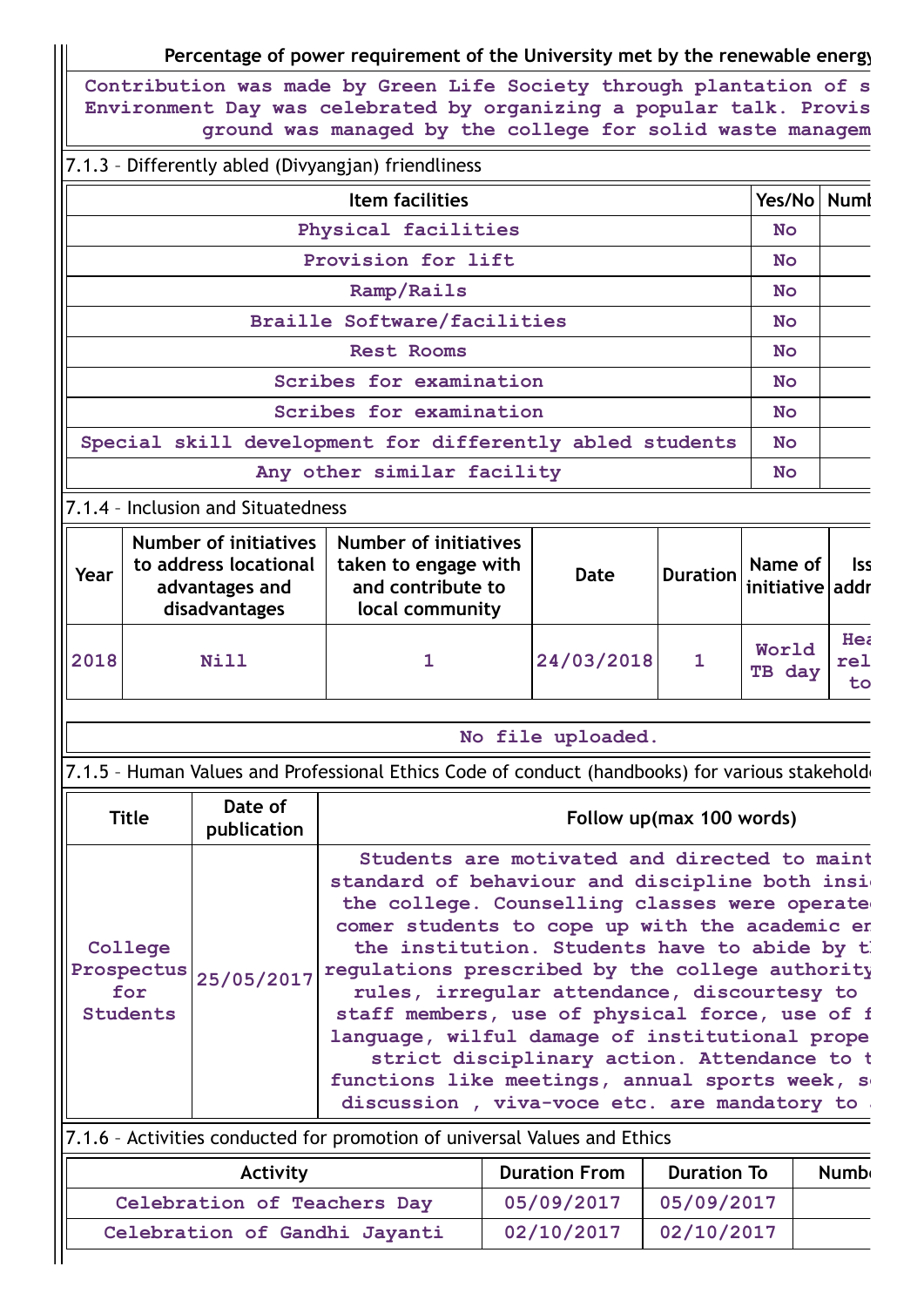**No file uploaded.**

7.1.7 – Initiatives taken by the institution to make the campus eco-friendly (at least five)

**Plantation of Saplings, Solid waste management as dumping of Gardening in the college campus, Awareness speech on environment the students, Cleaning drive of the college campus by the NSS**

#### **7.2 – Best Practices**

#### 7.2.1 – Describe at least two institutional best practices

**Best Practices- 01 1. Title of the Practice: Promotion of research as well as research and skill development. 2. Objective of the Prac skill development is one of the emerging and distinctive areas of culture among the faculty and students, enables faculty develops thinking, translate theoretical knowledge into action and acquire r by encouraging staff to pursue Ph.D. programme and to attend innova and workshop, undertake minor and major research projects, to or participate in workshops and seminars, encourages staff and studen papers in reputed journals. 2. The context: Since the students adm Namrup College are from rural areas. To bridge the gap and inculc ability and also to explore hidden capability of students, the coll them by conducting research and review activities beyond curricu Practice: To develop the skills and to nurture the curiosity of the Namrup college emphasizes on promoting the research activities. For of the research activities, the college has encouraged students faculties to conduct various research activities. Also, the facu encouraged to attain faculty development programs and workshops th arranged in other institutions. Faculties were encouraged to pu programme. Currently, three faculties are pursuing their Ph.D. prog faculty had completed Ph.D. programme. Faculties were encouraged to grants through University Grant Commissioner. Faculties were encoura their research in various national and international journals. Resea review papers of the teachers have been published in national and journals till date. 4. Evidence of Success: Eight Faculties of our been benefited from Minor Research Projects (MRP). It not only e knowledge of the faculties but also increased the assets of the Problems Encountered and Resources Required: Research activities re amount of sum to carry out. Funding by UGC grant for MRP is not conduct each and every research activities. Best Practices- 02 1. Practice : Improving Teaching – Learning Process 2. Objectives of t To ensure the completion of syllabus according to the academic pla department • To encourage teachers to adapt to technological ad including ICT adoption in class room teaching • To improve pass pe enhance the number of ranks bagged by the college at the univer examinations 3. The context • The syllabus coverage in some cases is and towards the end of the semester where information are being cra This sluggish coverage initially and hurried coverage later shoul giving enough time to student in comprehending the topics and assi facts. • The teachers find it difficult to keep pace with the tech– learners. It has become essential for some of the teachers to adapt pedagogic styles and include ICT in class room teaching. The mismat student learner and the teacher in the use and comfort of handling tools available for teaching – learning needs to bridge. 4. The Academic planner along with the calendar of events is uploaded on t**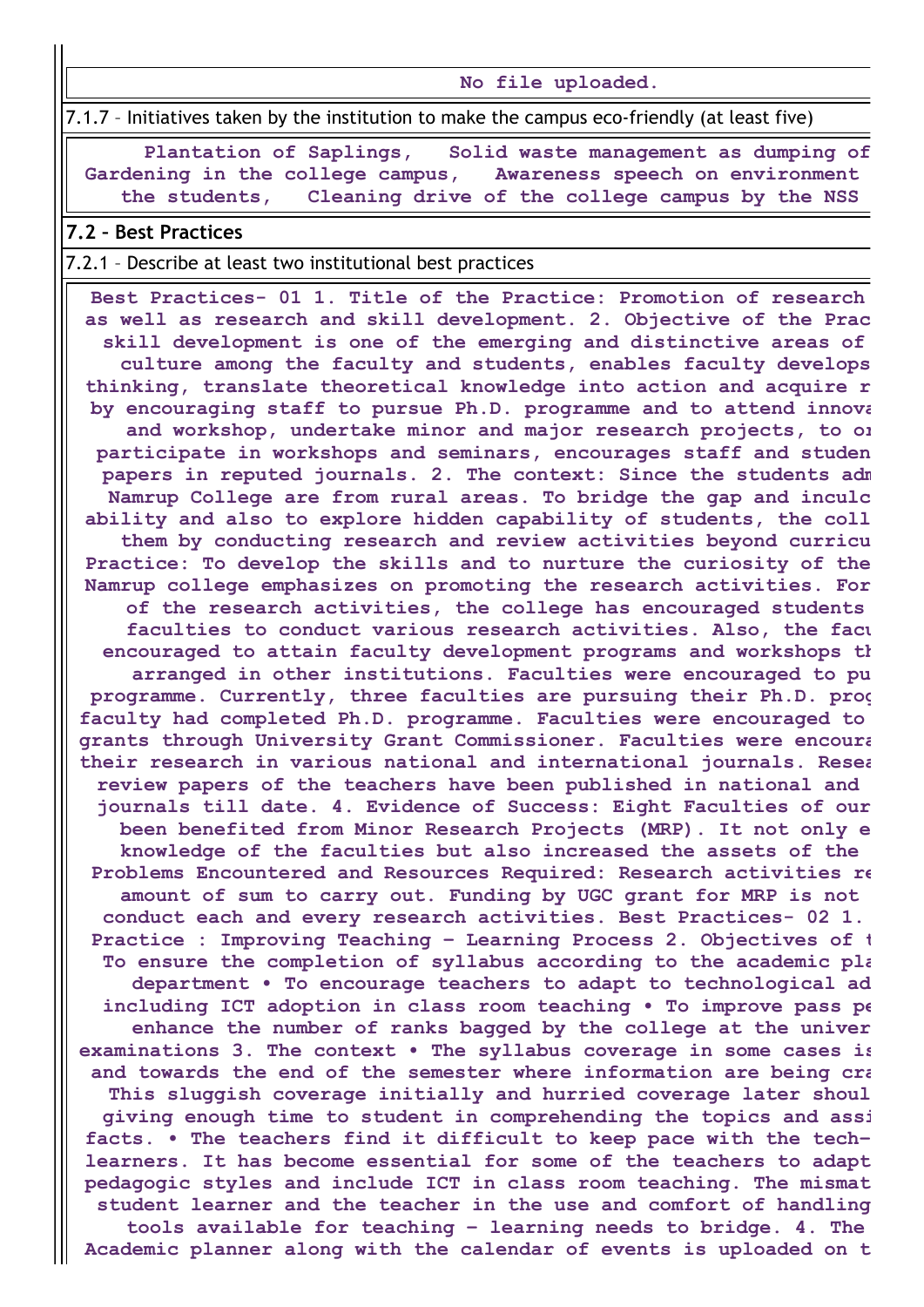**information to students. • The teaching – learning committee along of different departments monitor the pace of coverage of the syllab feedback is obtained from students regarding the content delivery teachers. The teaching – learning committee members and the class frequent informal meetings and cull out the information needed. assignments, tests and evaluation are conducted to improve perfor semester – end examinations • Two class rooms are made ICT read departments have the necessary tools for handling the class room tea help of ICT. 5. Evidence of Success • Some of the teachers have ad pedagogic styles and ICT in their classes. • Appropriately paced completion of syllabus • Increased attendance in the classes • Im results. 6. Problems encountered and Resources required. • Deve animation based power point presentations in teaching, particularl subjects, has been hindered due to the want of in – house technical The demand for ICT resources is increasing and paucity of funds h biggest impediment which may dampen the spirit of technology adoptio**

**Upload details of two best practices successfully implemented by the institution as per NA institution website, provide the link**

**[https://namrupcollege.edu.in/uploads/files/Best%20Practices%202](https://namrupcollege.edu.in/uploads/files/Best%20Practices%202017-18.pdf)**

#### **7.3 – Institutional Distinctiveness**

7.3.1 – Provide the details of the performance of the institution in one area distinctive to its visi thrust in not more than 500 words

**The Namrup College is committed to providing holistic education to However, Teaching and Learning remain our core concern, and therefor is working hard to make sure that there is continuous up gradation a in this critical area. At the beginning of each semester, College f prepare course outline, wherein they list the course objectives a outcomes of the course, teaching and learning strategy adopted, es book and prepare a weekly plan for the whole semester.**

**Provide the weblink of the institution**

**[https://namrupcollege.edu.in/uploads/files/Institutional%20Distincti](https://namrupcollege.edu.in/uploads/files/Institutional%20Distinctiveness%202017-2018.pdf) 2018.pdf**

### **8.Future Plans of Actions for Next Academic Year**

**1. Renovation and Digitization of Library : The primary objective of of library is to enhance the access and improve the preservation of materials which is most essential for the libraries of educational i For maintaining a proper reading atmosphere in the library, it has b renovate the library building and also to install wifi system for be assessment of e-materials. 2. To promote E-resource management: Plan made to install CC camera surveillance system in the classroom to mo students. Moreover electronic public addressing system also has to b 3. To make Infrastructural renovation and extension of science labor boys toilet. 4. To enhance employability of students: the college pl some student oriented mechanism to explore new career options for th To encourage publications of books and journals by the faculties. To the knowledge and ideas in the form of publication is one of the maj responsibilities of the teaching community towards society. Therefor College has a propensity to initiate this kind of contribution of it members towards the growth of academic sphere in society through pub**